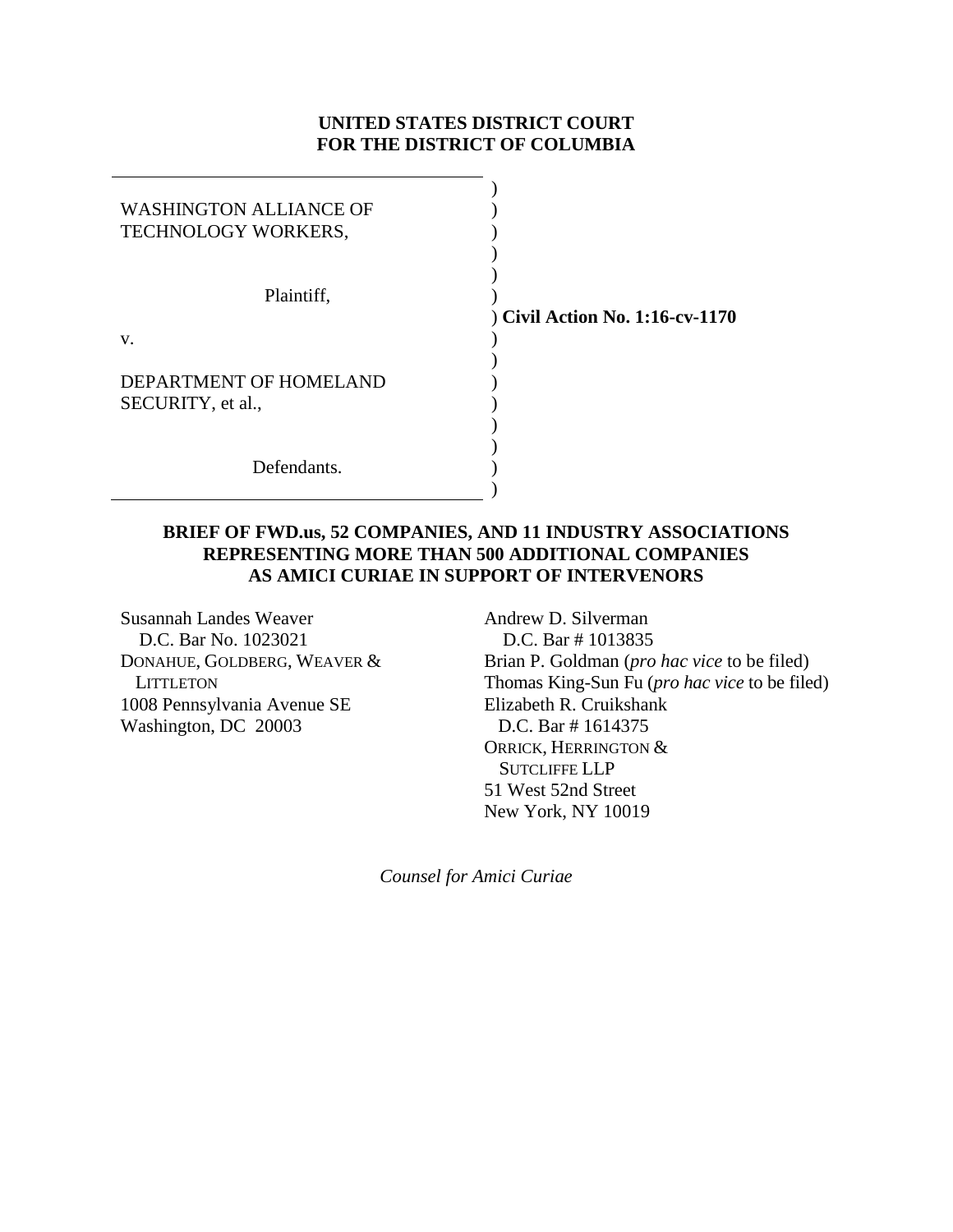# **LIST OF SIGNATORIES**

| FWD.us                                          | eBay                                    |
|-------------------------------------------------|-----------------------------------------|
| Advanced Micro Devices, Inc. (AMD) <sup>†</sup> | EchoStar                                |
| Airbnb, Inc.                                    | Ernst & Young LLP                       |
| Alliance of Business Immigration Lawyers        | Facebook                                |
| Amazon.com, Inc. <sup>†</sup>                   | GitHub, Inc.                            |
| Apple                                           | Google LLC <sup>†</sup>                 |
| Asana                                           | Hewlett Packard Enterprise <sup>†</sup> |
| <b>Betterment</b>                               | HP Inc. <sup><math>\dagger</math></sup> |
| Bloomberg $LP^{\dagger}$                        | Illinois Science & Technology Coalition |
| <b>Blue Fever</b>                               | Inspire                                 |
| Box, Inc.                                       | <b>Intel Corporation</b>                |
| <b>BSA</b>   The Software Alliance              | <b>Internet Association</b>             |
| <b>Colorado Business Roundtable</b>             | Juniper Networks                        |
| <b>Compete America Coalition</b>                | LinkedIn                                |
| CompTIA                                         | Micron Technology, Inc.                 |
| ContextLogic, Inc. dba Wish                     | Microsoft                               |
| Criteria Corp.                                  | National Venture Capital Association    |
| Cummins Inc.                                    | New American Economy                    |
| Dell Technologies                               | NewsCred                                |
| Dow Inc.                                        | Ooma                                    |
| Dropbox, Inc.                                   | Oracle America, Inc.                    |

<sup>†</sup> Denotes signatories represented by Donahue, Goldberg, Weaver & Littleton.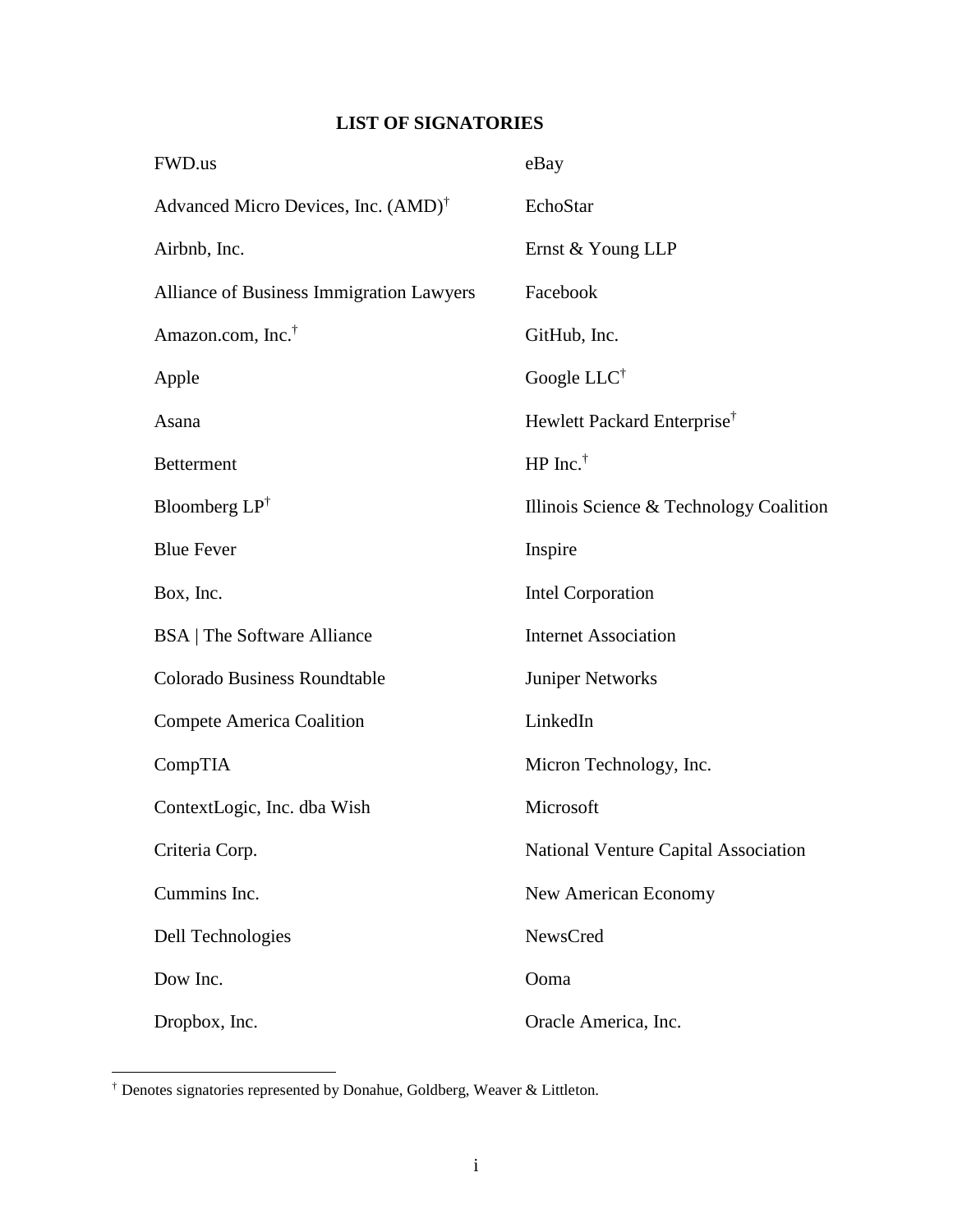Perfect Sense Pharmavite LLC **Postmates** RealNetworks Salesforce SAP America, Inc.† Schweitzer Engineering Laboratories, Inc. Semiconductor Industry Association ShipHawk Society for Human Resource Management Sourcegraph TechNet TechNexus Tesla, Inc. The Guestbook Trax Retail Twist Bioscience Corporation Twitter Inc. Uber Technologies, Inc.† VMware, Inc. Warby Parker Zillow Group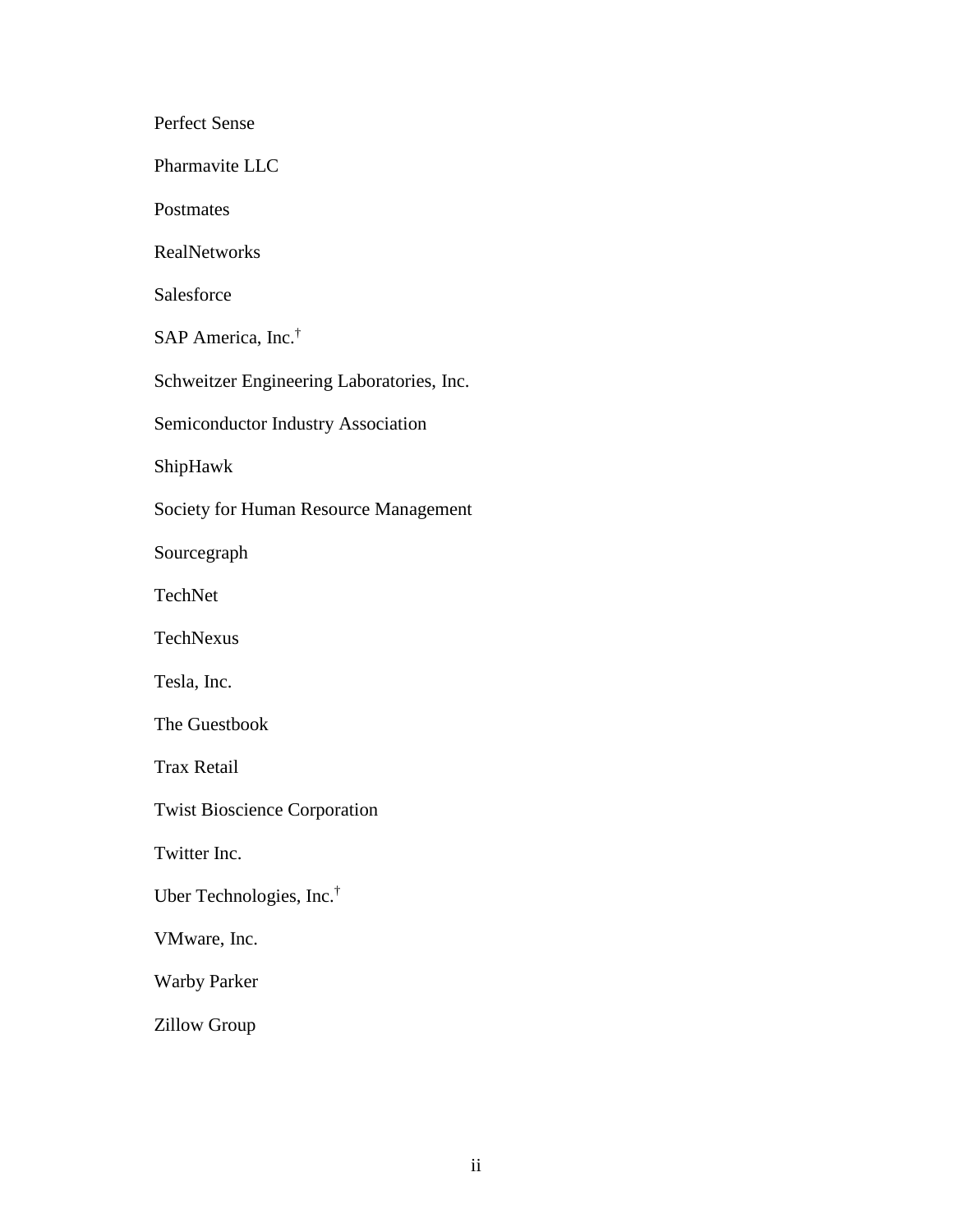## **TABLE OF CONTENTS**

| I. |           |    | The U.S. Economy Relies On Contributions Of Foreign Professionals To Flourish.  1                                     |  |
|----|-----------|----|-----------------------------------------------------------------------------------------------------------------------|--|
|    | A.        |    | OPT and STEM OPT benefit the U.S. economy, businesses, and workers 1                                                  |  |
|    |           | 1. | OPT and STEM OPT mitigate a growing scarcity in the labor                                                             |  |
|    |           | 2. | OPT and STEM OPT bring international talent to American<br>workplaces, benefiting the U.S. economy, the companies for |  |
|    | <b>B.</b> |    | Eliminating OPT and STEM OPT would hurt American workers 11                                                           |  |
|    |           | 1. | OPT and STEM OPT create jobs for American workers.  11                                                                |  |
|    |           | 2. | There is no incentive to hire STEM OPT students over American                                                         |  |
| Π. |           |    |                                                                                                                       |  |
|    |           |    |                                                                                                                       |  |
|    |           |    | <b>CERTIFICATE OF SERVICE</b>                                                                                         |  |

CERTIFICATE OF COMPLIANCE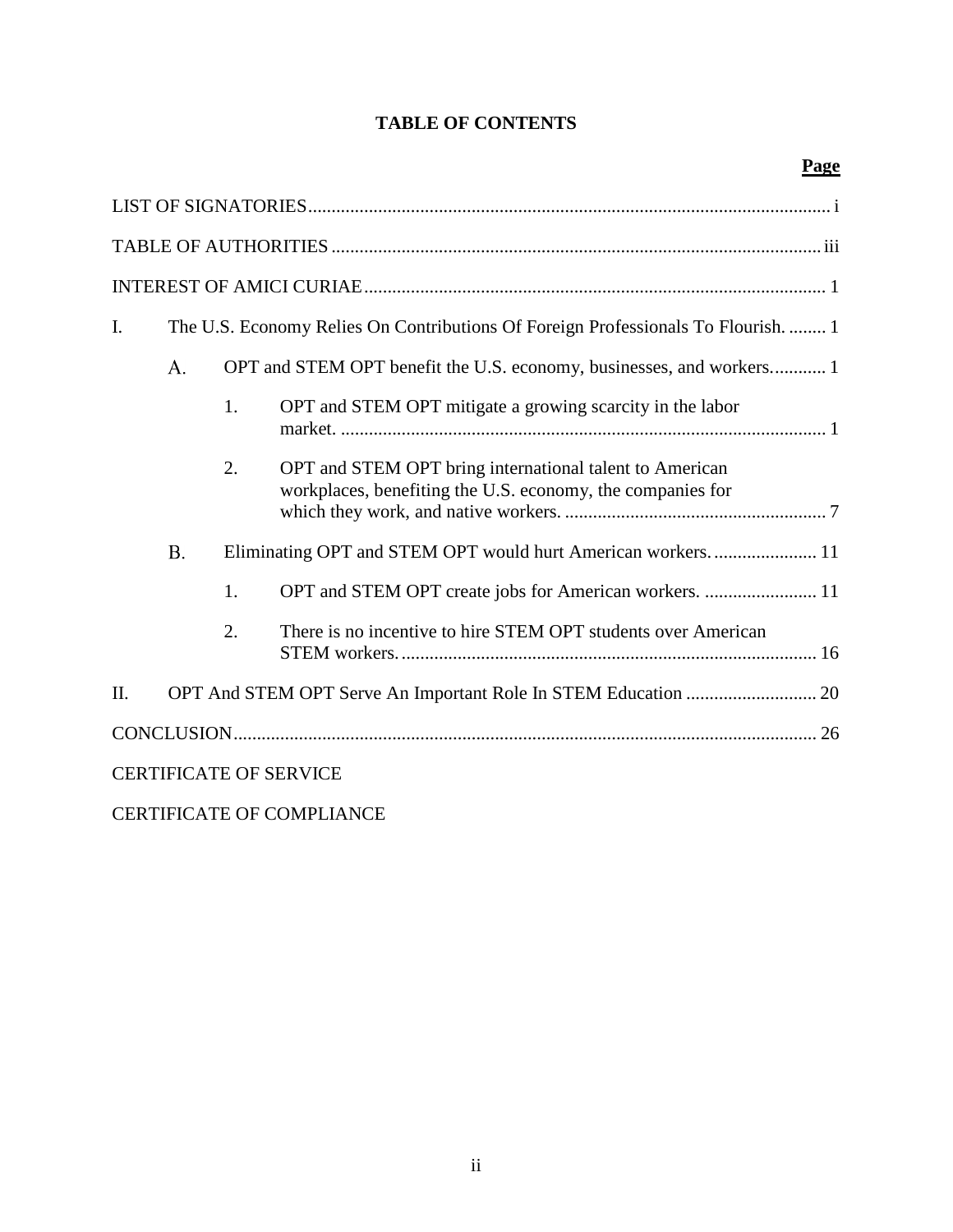# **TABLE OF AUTHORITIES**

| <b>Statutes</b>                                                                                                                                                        |
|------------------------------------------------------------------------------------------------------------------------------------------------------------------------|
|                                                                                                                                                                        |
|                                                                                                                                                                        |
| Federal Insurance Contributions Act (FICA),                                                                                                                            |
|                                                                                                                                                                        |
| <b>Regulations</b>                                                                                                                                                     |
|                                                                                                                                                                        |
|                                                                                                                                                                        |
|                                                                                                                                                                        |
| <b>Other Authorities</b>                                                                                                                                               |
|                                                                                                                                                                        |
| ACT, The Condition of College and Career Readiness National 2018 (2018)4                                                                                               |
|                                                                                                                                                                        |
| Stuart Anderson, Nat'l Fed. for Am. Policy, Immigrants and Billion-Dollar                                                                                              |
| Stuart Anderson, Nat'l Found. for Am. Policy, International Students and STEM                                                                                          |
| Border Security, Economic Opportunity, and Immigration Modernization Act:<br>Hearing on S.744 Before the S. Comm. On the Judiciary, 113th Cong. (2013)2, 3, 4, 5, 8, 9 |
| Julie Baer, Inst. for Int'l Educ., Fall 2018 International Student Enrollment Hot                                                                                      |
|                                                                                                                                                                        |
| Bureau of Labor Statistics, Computer and Information Technology Occupations,                                                                                           |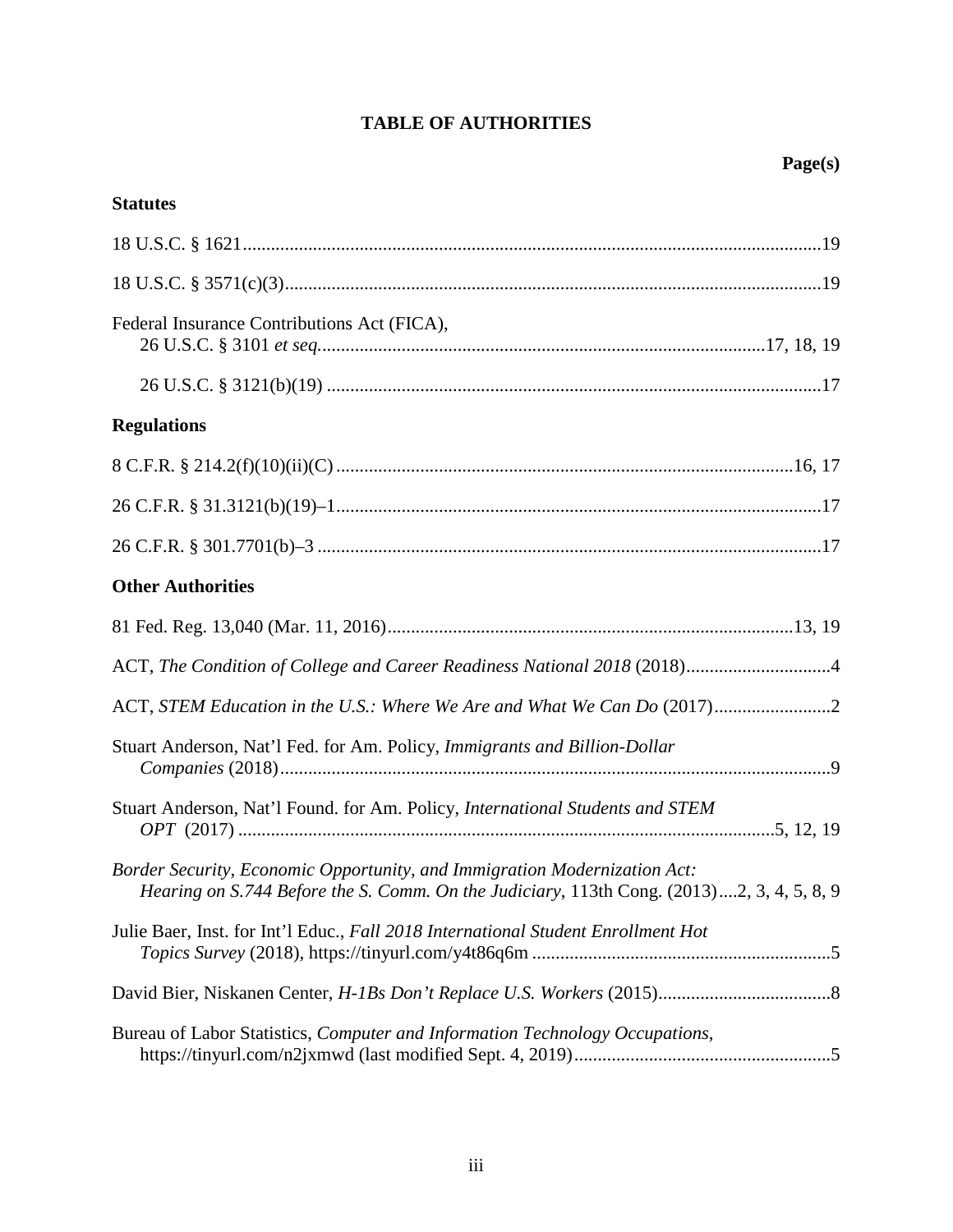| Bureau of Labor Statistics, Labor Force Statistics from the Current Population                                                                       |
|------------------------------------------------------------------------------------------------------------------------------------------------------|
| Business Roundtable, The Economic Impact of Curbing the Optional Practical                                                                           |
| Press Release, Conference Board, Online Job Ads Decreased 157,700 in July                                                                            |
| Council for Glob. Immigration & Soc'y for Human Res. Mgmt., Comments<br>Regarding STEM OPT Proposed Rule/DHS Docket No. ICEB-2015-0002               |
| Dep't of Homeland Sec., STEM Designated Degree Program List Effective May                                                                            |
| Cameron Evans et al., Closing the Gap: Addressing STEM Workforce Challenges,                                                                         |
| Robert Fairlie, Sameeksha Desai & A.J. Hermann, Ewing Marion Kauffman                                                                                |
| Diana Furchtgott-Roth, Manhattan Institute, Does Immigration Increase                                                                                |
| FWD.us & Orrin G. Hatch Foundation, Barriers to Recruiting and Retaining                                                                             |
| Colin Gasper & John Lipinski, Industry Experience: Enhancing a Professor's<br>Ability to Effectively Teach in Higher Education, 5 J. of Educ. & Hum. |
| Craig Giffi et al., 2018 Deloitte and the Manufacturing Institute Skills Gap and                                                                     |
| Britta Glennon, How Do Restrictions on High-Skilled Immigration Affect<br>Offshoring? (Carnegie Mellon Working Paper, May 2019),                     |
| Kevin Gray & Andrea Koncz, Nat'l Ass'n of Colleges & Emp'rs, STEM Majors<br>Projected to Earn Top Salaries from Class of 2019 (Jan. 15, 2019),       |
| Harvard Business School, Find Answers, https://tinyurl.com/y2strldd (last visited                                                                    |
| Jennifer Hunt & Marjolaine Gauthier-Loiselle, How Much Does Immigration<br>Boost Innovation?, Am. Econ. J.: Macroeconomics, Apr. 2010, at 3110       |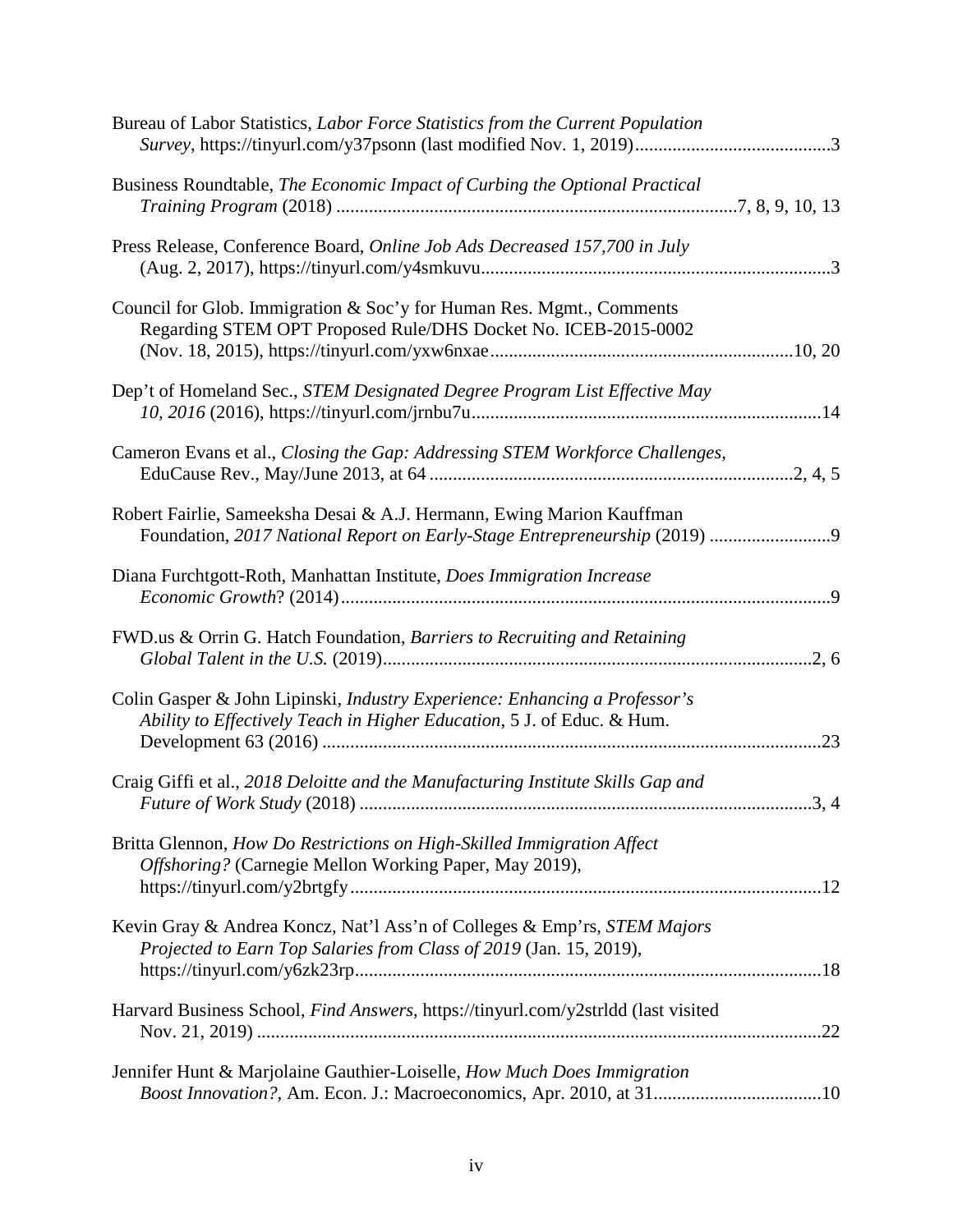| Jann Ingmire, Learning by Doing Helps Students Perform Better in Science,                                                                                                                              |  |
|--------------------------------------------------------------------------------------------------------------------------------------------------------------------------------------------------------|--|
| John Kyere, Effectiveness of Hands-on Pedagogy in STEM Education (2016),                                                                                                                               |  |
| Liana Christin Landivar, U.S. Census Bureau, The Relationship Between Science<br>and Engineering Education and Employment in STEM Occupations (2013),                                                  |  |
| Maintaining U.S. Leadership in Science and Technology: Hearing Before the H.                                                                                                                           |  |
| Robin Millar, The Role of Practical Work in the Teaching and Learning of                                                                                                                               |  |
| NAFSA, Losing Talent: An Economic and Foreign Policy Risk America Can't                                                                                                                                |  |
| U.S. at Risk of Losing the Benefits of Talented International Students, NAFSA,                                                                                                                         |  |
| Ahad S. Nasab & James H. Lorenz, Merits of Faculty Internship in Industry-A<br>Valuable Experience, Proceedings of the 2003 Am. Soc. For Eng'g Educ.<br>Annual Conference & Exposition 8.849.1 (2003), |  |
| Nat'l Acads. Sci., Eng'g, & Med., Graduate STEM Education for the 21st                                                                                                                                 |  |
| Nat'l Ctr. For Educ. Statistics, U.S. Dep't of Educ., Digest of Education Statistics                                                                                                                   |  |
| Nat'l Ctr. for Educ. Statistics, U.S. Dep't of Educ., STEM Attrition: College                                                                                                                          |  |
| Nat'l Ctr. for Sci. & Eng'g Statistics, Nat'l Sci. Found., Science & Engineering<br>Doctorates: Data Tables tbl.31 (2018), https://tinyurl.com/yxssbcxm 18                                             |  |
|                                                                                                                                                                                                        |  |
| Nat'l Sci. Bd., Nat'l Sci. Found., Science & Engineering Indicators 2018: Science<br>& Engineering Labor Market Conditions tbl.3-12 (2018),                                                            |  |
| New Am. Econ. Research Fund, The Cost of Removing Optional Practical<br>Training for STEM Graduates (Oct. 21, 2019), https://tinyurl.com/yxdyqbd53, 13                                                 |  |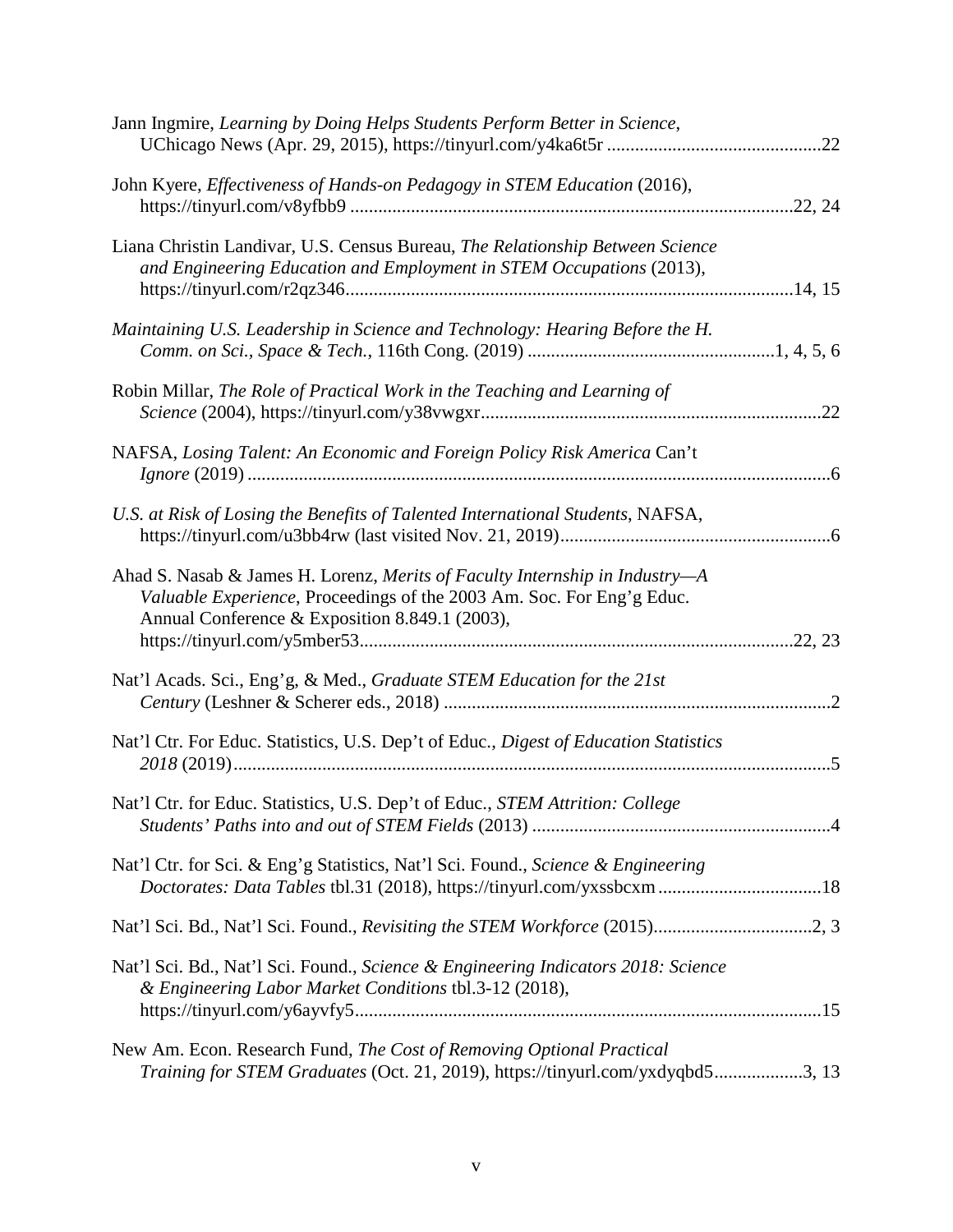| Jeremy L. Neufeld, Optional Practical Training (OPT) and International Students                                                                                                                                               |     |
|-------------------------------------------------------------------------------------------------------------------------------------------------------------------------------------------------------------------------------|-----|
| Giovanni Peri et al., P'ship for a New Am. Econ., Closing Economic Windows:<br>How H-1B Visa Denials Cost U.S.-Born Tech Workers Jobs and Wages                                                                               |     |
| Giovanni Peri, Kevin Shih & Chad Sparber, Foreign and Native Skilled Workers:<br>What Can We Learn From H-1B Lotteries? (NBER Working Paper No.                                                                               |     |
| Giovanni Peri, Kevin Shih & Chad Sparber, STEM Workers, H-1B Visas, and                                                                                                                                                       |     |
| Lesley F. Roberts & Richard J. Wassersug, Does Doing Scientific Research in<br>High School Correlate with Students Staying in Science?, 39 Research in Sci.                                                                   |     |
| Jonathan Rothwell, Brookings Inst., Still Searching: Job Vacancies and STEM                                                                                                                                                   |     |
| Press Release, Salesforce, Salesforce Announces \$18.2 Million in Grants to San<br>Francisco and Oakland School Districts, Education Nonprofits (Sept. 12,                                                                    | .20 |
|                                                                                                                                                                                                                               |     |
| Society for Human Resources Mgmt., The Global Skills Shortage: Bridging the                                                                                                                                                   |     |
| Stanford Mechanical Engineering, Coterm Admissions,                                                                                                                                                                           |     |
| Ly Thi Tran & Sri Soejatminah, Integration of Work Experience and Learning for<br>International Students: From Harmony to Inequality, 21 J. of Studies in Int'l                                                               |     |
| U.S. Immigration & Customs Enforcement, 2017 Top 200 Employers for Science,<br>Technology, Engineering and Mathematics (STEM) Optional Practical<br>Training (OPT) Students, https://tinyurl.com/y4dbbmc8 (last updated Sept. |     |
| U.S. Immigration & Customs Enforcement, Form I-983 (2019),                                                                                                                                                                    |     |
| Univ. of Cal. Berkeley, Berkeley Graduate Division Admissions, Writing the<br>Statement of Purpose, https://tinyurl.com/yxbtoaed (last visited Nov. 21,                                                                       |     |
|                                                                                                                                                                                                                               |     |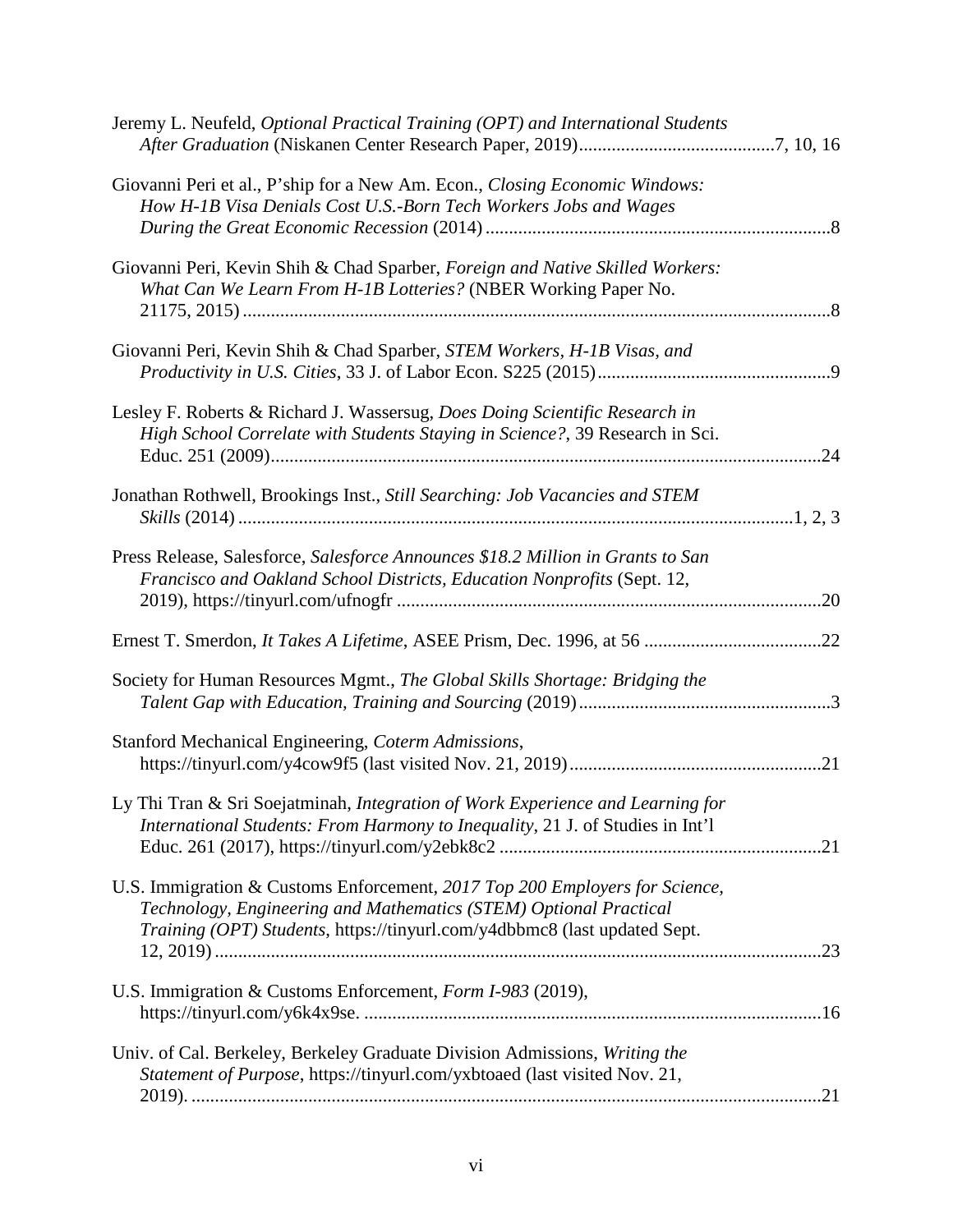| Jan Wrenn & Bruce Wrenn, <i>Enhancing Learning by Integrating Theory and</i>               |         |
|--------------------------------------------------------------------------------------------|---------|
| Practice, 21 Int'l J. of Teaching & Learning in Higher Educ. 258 (2009),                   |         |
|                                                                                            | .20, 21 |
| Madeline Zavodny, Nat'l Found. for Am. Policy, <i>International Students</i> , <i>STEM</i> |         |
|                                                                                            |         |
| Joshua Zeluff, Hands-on Learning and Problem Based Learning Are Critical                   |         |
| Methods in Aiding Student Understanding of Alternative Energy Concepts                     |         |
|                                                                                            | 24      |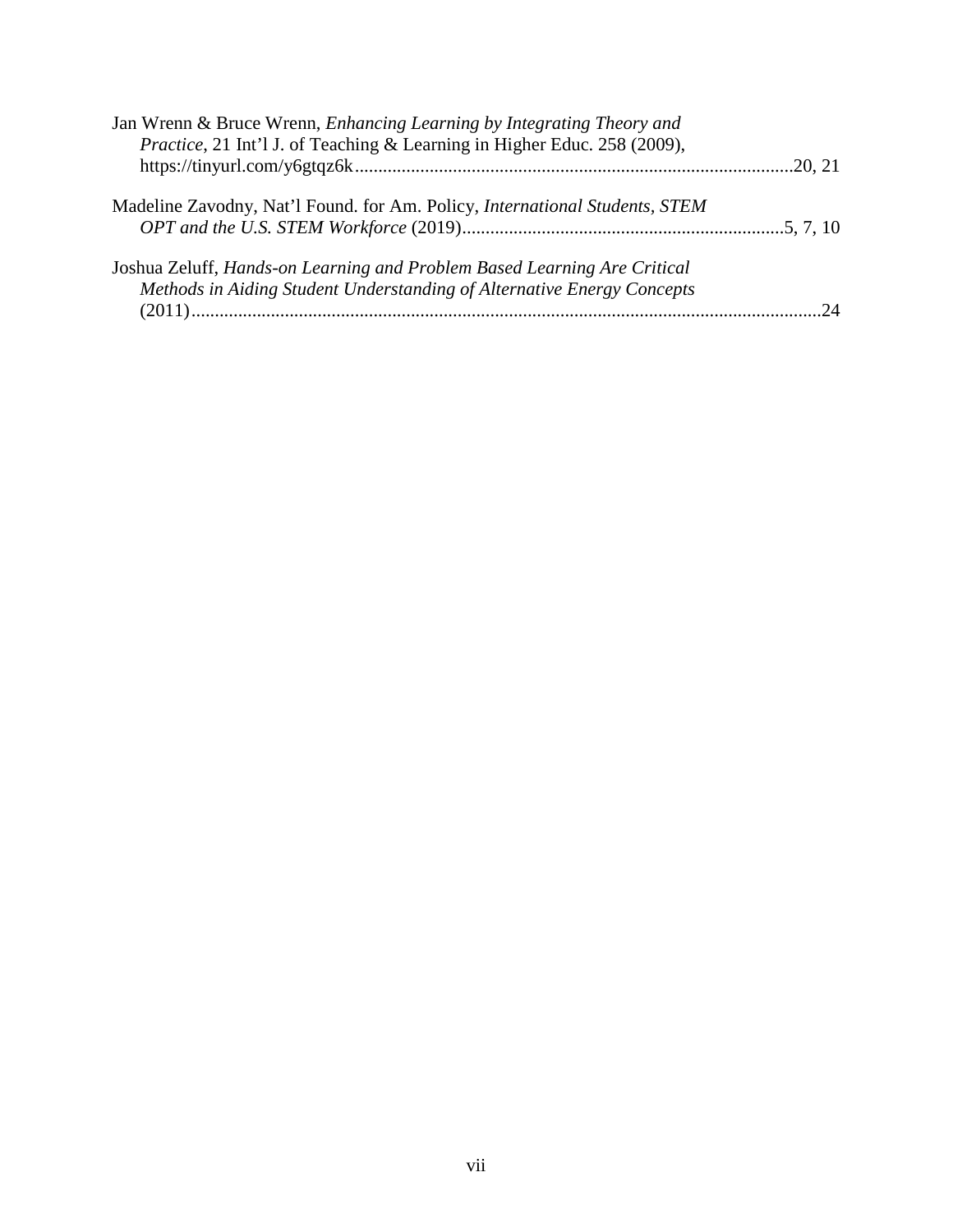### **INTEREST OF AMICI CURIAE**<sup>1</sup>

Amici comprise an array of diverse companies and organizations. Though they have many differences—some are competitors, many work in unrelated industries—all stand together in recognizing the importance to the American economy of science, technology, engineering, and mathematics (STEM) in general, and the optional practical training (OPT) and STEM OPT programs in particular. Today, companies in every industry and geography and of every size, whether formally given the "tech" label or not, depend on workers trained in STEM fields to succeed. But American companies are facing a sustained scarcity of STEM-trained workers in the United States. Companies, including amici, consistently struggle to fill STEM jobs and often face significant and persistent vacancies. The OPT and STEM OPT programs are critical to addressing that deficit. As amici have seen firsthand, these essential programs mitigate the immediate shortfall of STEM-skilled individuals, while ameliorating that problem in the long term, by educating and training the next generation of STEM workers. Eliminating these programs would cause substantial and unnecessary hardship to amici, their employees, and the U.S. economy. Amici therefore come together to urge this Court to uphold these vital programs.

#### **I. The U.S. Economy Relies On Contributions Of Foreign Professionals To Flourish.**

#### **OPT and STEM OPT benefit the U.S. economy, businesses, and workers.**

#### **1. OPT and STEM OPT mitigate a growing scarcity in the labor market.**

The STEM workforce is critical to the American economy.<sup>2</sup> A broad range of qualified "high-skilled professionals working in the sciences and engineering are fundamental to driving

<sup>&</sup>lt;sup>1</sup> No counsel for a party authored this brief in whole or in part. No party, counsel for a party, or any person other than amici and their counsel made a monetary contribution to fund the preparation or submission of the brief.

<sup>2</sup> *See, e.g.*, *Maintaining U.S. Leadership in Science and Technology: Hearing Before the H. Comm. on Sci., Space & Tech.*, 116th Cong. 1 (2019) (statement of Hon. Patrick D. Gallagher, Chancellor, University of Pittsburgh) ("Gallagher Statement") ("Without exaggeration, the United States today owes much of its current economic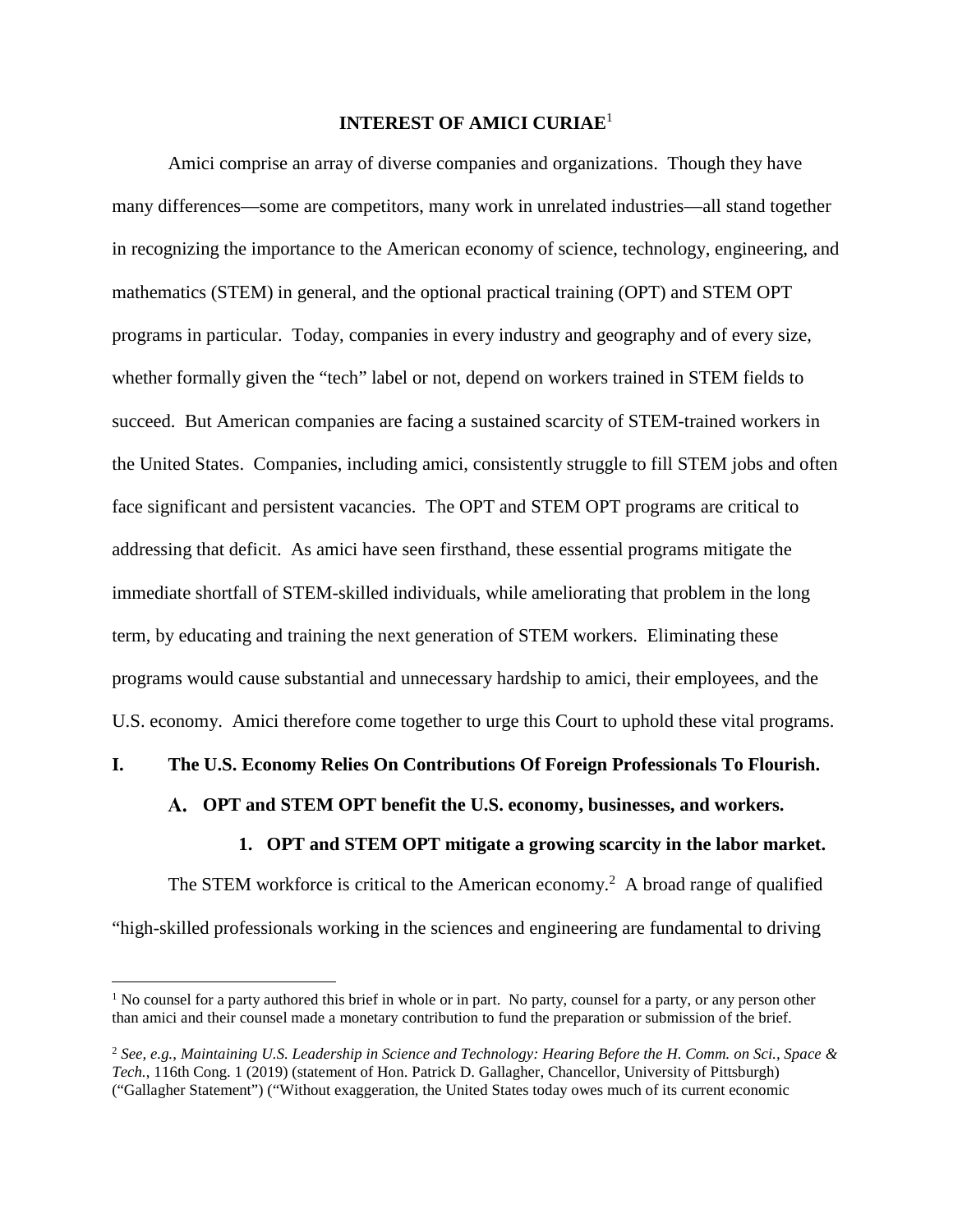innovation, technological adoption, and productivity."<sup>3</sup> As more and more companies in more and more sectors incorporate cutting-edge technology into their products and services, a growing number of positions call for STEM skillsets, including many in industries outside traditional science and technology fields.<sup>4</sup> It is therefore increasingly the case that STEM "knowledge and skills are critical to an extensive portion of the *entire* U.S. workforce."<sup>5</sup>

Though STEM work is crucial to the country's short- and long-term economic prospects,

the United States is currently experiencing a scarcity of STEM workers,<sup>6</sup> illustrated by both

economy-wide statistics and the experiences of the amici in trying to fill important STEM

positions in their own companies. While the overall unemployment rate is low, at 3.3% in

<sup>4</sup> *See, e.g.*, Nat'l Acads. Sci., Eng'g, & Med., *Graduate STEM Education for the 21st Century* 30 (Leshner & Scherer eds., 2018) ("STEM graduate degrees holders are increasingly in demand in traditionally non-STEM fields, such as policy, law, media and communications, nonprofits, and government."); Rothwell, *supra* n.2, at 1 ("As economies have developed in wealth and complexity …, scientists, engineers, and other STEM workers have grown in relative importance as a share of the labor market, and STEM skills are widely needed across a wide variety of blue-collar, craft, and professional occupations."); *Border Security, Economic Opportunity, and Immigration Modernization Act: Hearing on S.744 Before the S. Comm. On the Judiciary*, 113th Cong. 3 (2013) (written testimony of Brad Smith, General Counsel and Executive Vice President of Legal and Corporate Affairs, Microsoft Corporation) ("Smith Testimony") ("Increasingly, every company is at least in part a software company.… As the use and insights from data pervade new areas, companies across our economy will need people to create and use these Big Data systems.").

<sup>5</sup> *Revisiting the STEM Workforce*, *supra* n.3, at 3.

6 ACT, *STEM Education in the U.S.: Where We Are and What We Can Do* 1 (2017) ("[T]he United States is a STEM-deficient nation.… [N]ot enough U.S. students are equipped for STEM opportunities—now or in the future."); Cameron Evans et al., *Closing the Gap: Addressing STEM Workforce Challenges*, EduCause Rev., May/June 2013, at 64, 64 ("T]o harness the promise of technology to deliver improved educational outcomes and sustained economic growth …, the United States must face a critical workforce-development challenge: in the country today, there are simply not enough people with the high-tech skills needed to fill open positions in techdependent fields.").

leadership, military superiority, high standard of living, health and safety infrastructure for our citizens, energy security, and our dominant geopolitical leadership position to [science and technology] investments."); Jonathan Rothwell, Brookings Inst., *Still Searching: Job Vacancies and STEM Skills* 2 (2014) ("Workers with skills in [STEM] play a hugely important role in driving innovation and economic growth.").

<sup>3</sup> FWD.us & Orrin G. Hatch Foundation, *Barriers to Recruiting and Retaining Global Talent in the U.S.* 3 (2019); *accord* Nat'l Sci. Bd., Nat'l Sci. Found., *Revisiting the STEM Workforce* 3 (2015) ("*Revisiting the STEM Workforce*").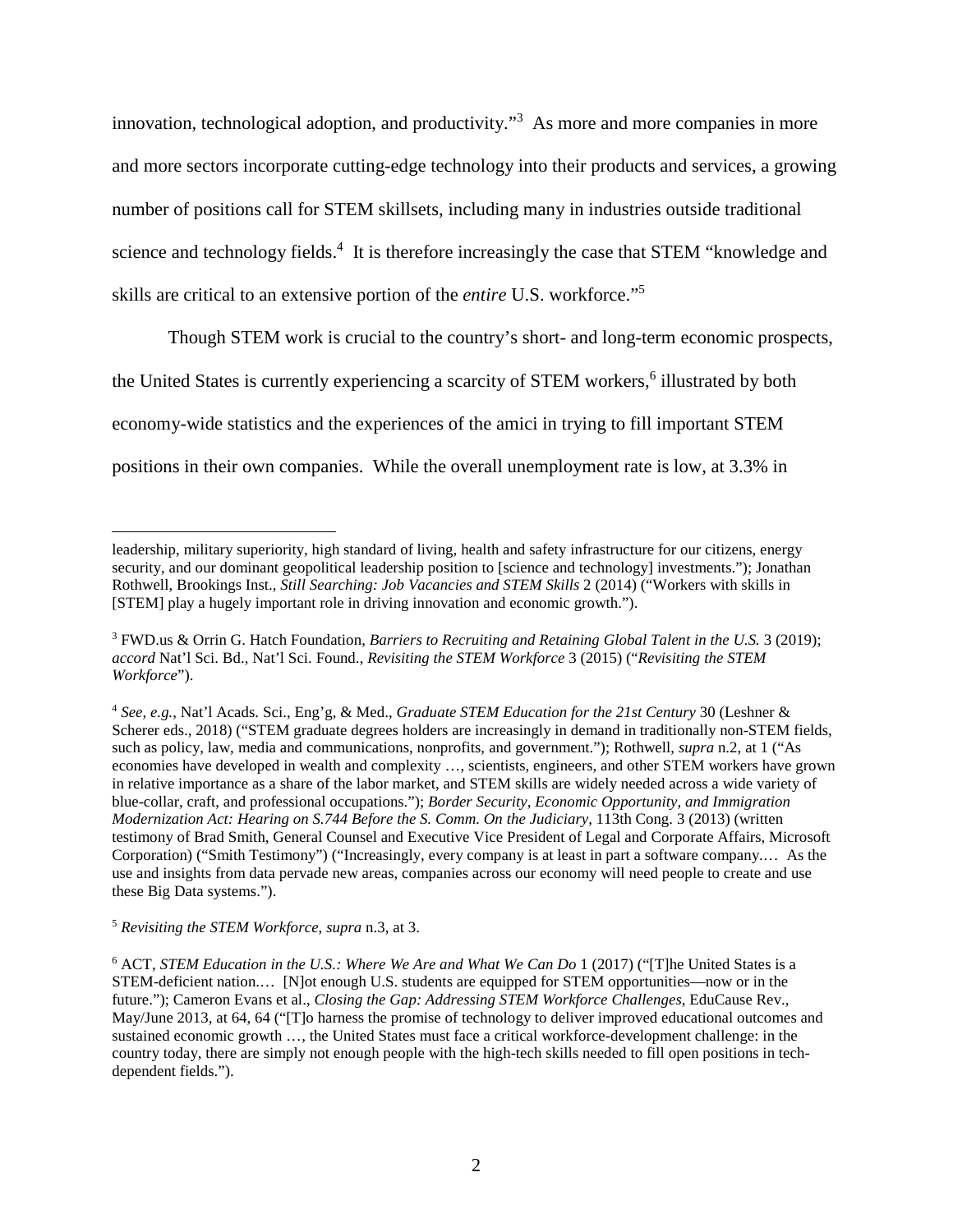October 2019, unemployment numbers in STEM fields are markedly lower: Unemployment in computer, mathematical, architecture, and engineering occupations is at 2.2%, while unemployment among life and physical science occupations is at a strikingly low 1.4%.<sup>7</sup> Significantly, job postings for STEM-related roles vastly outnumber the qualified individuals searching for work in STEM fields,<sup>8</sup> leading STEM vacancies to remain unfilled for more than twice as long as non-STEM jobs.<sup>9</sup> This dynamic imposes severe strains on industry,  $10$  as amici can attest to firsthand.

Put another way, both the statistics and amici's experience in the market demonstrate that there are many more open STEM positions in the United States than qualified STEM professionals looking for work, resulting in STEM jobs going unfilled for unusually long stretches of time. "There simply are not enough people with the necessary skills to meet th[e] burgeoning demand" for STEM workers.<sup>11</sup>

<sup>7</sup> *See* Bureau of Labor Statistics, *Labor Force Statistics from the Current Population Survey*, https://tinyurl.com/y37psonn (last modified Nov. 1, 2019).

<sup>8</sup> Press Release, Conference Board, *Online Job Ads Decreased 157,700 in July* (Aug. 2, 2017), https://tinyurl.com/y4smkuvu (reporting that there were nearly five times as many advertisements for computer and mathematical science positions as job seekers in those fields: 510,000 ads compared to 110,300 unemployed); New Am. Econ. Research Fund, *The Cost of Removing Optional Practical Training for STEM Graduates* (Oct. 21, 2019), https://tinyurl.com/yxdyqbd5 ("[I]n 2016, there were 13 times more STEM jobs posted online than there were available unemployed STEM workers in the United States").

<sup>9</sup> *Revisiting the STEM Workforce*, *supra* n.3, at 9; *see also* Rothwell, *supra* n.2, at 1.

<sup>10</sup> *See, e.g.*, Society for Human Resources Mgmt., *The Global Skills Shortage: Bridging the Talent Gap with Education, Training and Sourcing* 3-4 (2019) (finding that 75% of employers struggling to recruit qualified candidates reported insufficient applicants qualified in areas like data analysis, science, and engineering, and 50% identified a worsening of the skills gap in recent years); Craig Giffi et al., *2018 Deloitte and the Manufacturing Institute Skills Gap and Future of Work Study* 4-5 (2018) ("[M]ost manufacturers believe that the No. 1 cause of the skills shortage is 'shifting skill set due to the introduction of new advanced technology and automation[.]'"); Smith Testimony, *supra* n.4, at 3 ("Like other employers with high skilled job openings around the country, Microsoft has been confronting the challenge of finding workers for our open jobs in a labor market where the necessary skills are in short supply.").

<sup>11</sup> Smith Testimony, *supra* n.4, at 16.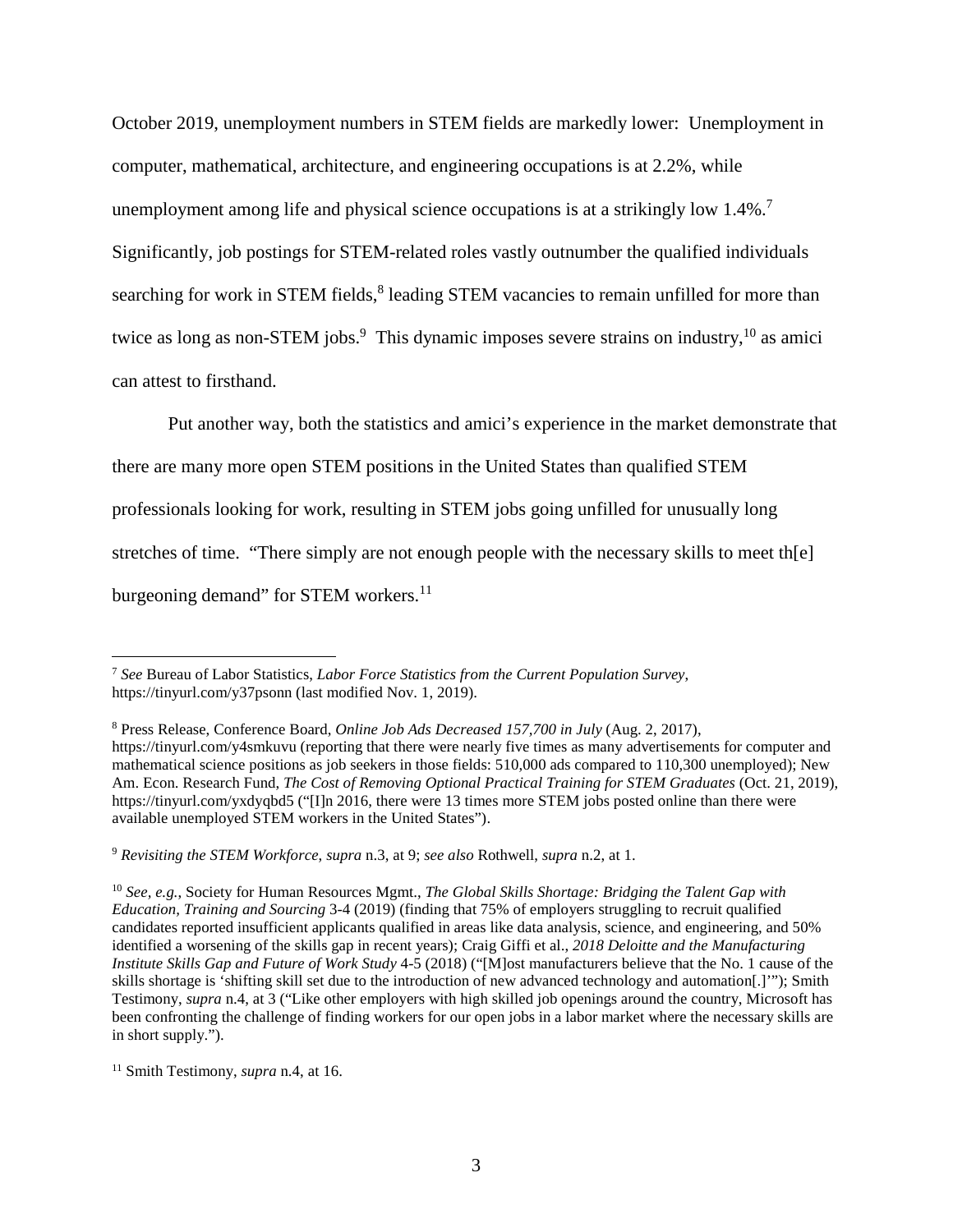This mismatch between the supply of STEM-trained individuals and demand for their skillsets is largely attributable to the insufficient numbers of U.S. workers with STEM educational background or training.<sup>12</sup> Insufficient numbers of U.S. high school graduates are ready to pursue STEM degrees in college, with only 40% of high school grads meeting collegelevel readiness benchmarks in math and  $36\%$  in science.<sup>13</sup> Worse yet, the number of native high school students studying crucial STEM subjects like computer science is decreasing.<sup>14</sup> Those low college-readiness numbers are matched by similarly low college graduation rates across STEM fields.<sup>15</sup> As a result, there are "too few American students ... achieving the levels of education required to secure jobs in innovation-based industries."<sup>16</sup>

Moreover, disproportionate numbers of the relatively few STEM degree recipients in the

United States are not native. Among STEM graduates in the United States, about 7% of

bachelor's recipients are international students, while a whopping 53% of master's recipients and

<sup>&</sup>lt;sup>12</sup> Evans et al., *supra* n.6, at 1 ("By the end of the decade, the U.S. economy will annually create 120,000 new jobs requiring a bachelor's degree in computer science, yet the country's higher education system is currently producing only 51,000 such degrees per year." (footnote omitted)).

<sup>13</sup> ACT, *The Condition of College and Career Readiness National 2018*, at 4 (2018); *see also Maintaining U.S. Leadership in Science and Technology: Hearing Before the H. Comm. on Sci., Space & Tech.*, 116th Cong. 1 (2019) (statement of Rep. Eddie Bernice Johnson, Chairwoman, H. Comm. on Sci., Space & Tech.) ("Our students have not shown improvements in math or science assessments in the last decade, and they continue to perform well behind the average for the top performing countries internationally.").

<sup>14</sup> Smith Testimony, *supra* n.4, at 5.

<sup>15</sup> *See* Nat'l Ctr. for Educ. Statistics, U.S. Dep't of Educ., *STEM Attrition: College Students' Paths into and out of STEM Fields*, at iv (2013) (describing attrition rates of 48% among bachelor's degree students and 69% of associate's degree students initially pursuing STEM education).

<sup>16</sup> Smith Testimony, *supra* n.4, at 16; *see also, e.g.*, Giffi et al., *supra* n.10, at 5 ("[M]anufacturers find themselves in the midst of the Fourth Industrial Revolution, one that is defined by its use of advanced technology to transform work throughout an organization.... In the presence of increased human-machine teaming and access to insights surfaced via the Internet of Things (IoT), the types of skills that employees need to possess are rapidly evolving, and it seems increasingly difficult for the workforce to keep pace.").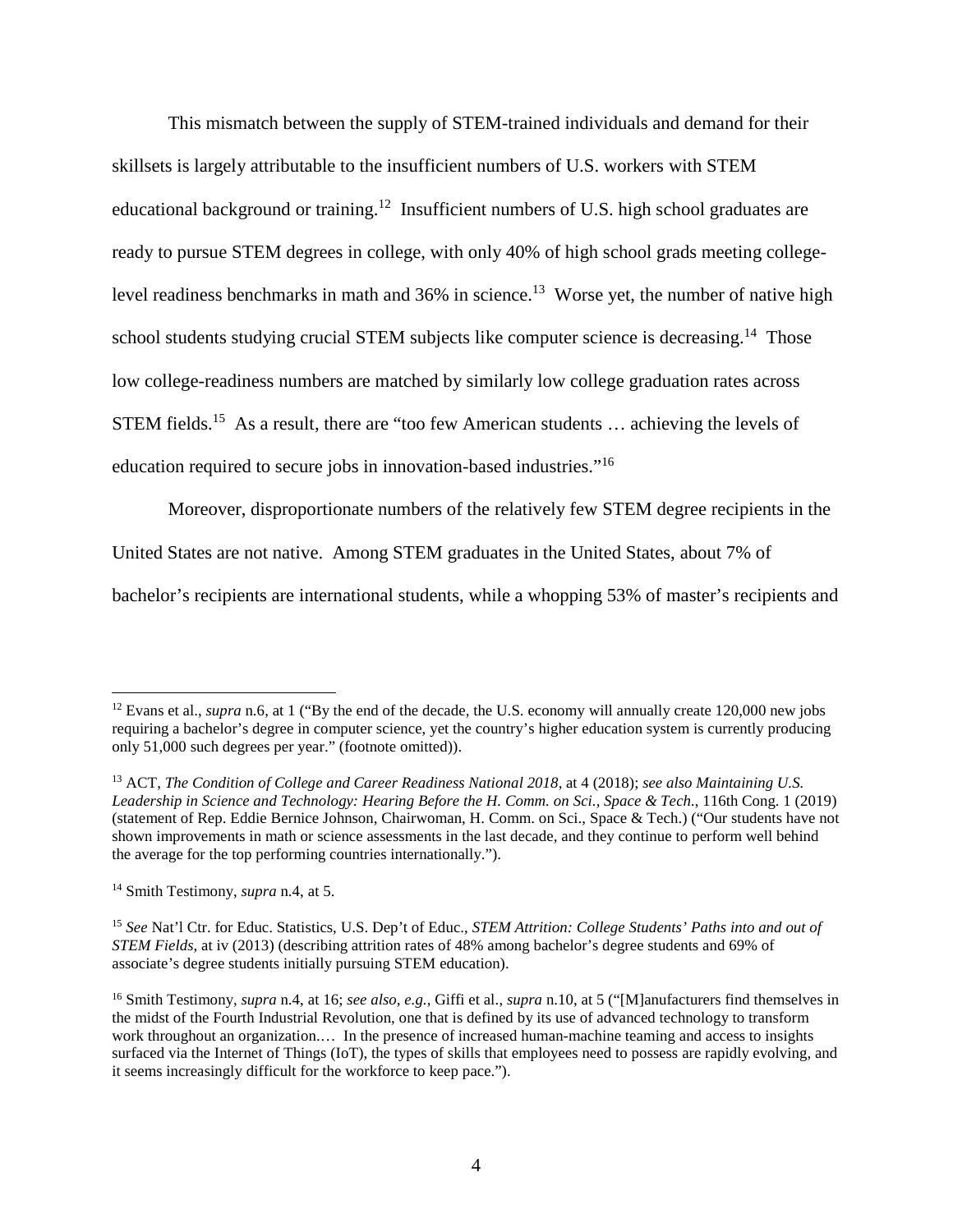43% of Ph.D. recipients are international.<sup>17</sup> Most dramatically, roughly 80% of full-time graduate students in electrical engineering and computer science are international.<sup>18</sup> This means that, without a bridge status allowing international students to complete their education through practical experience, significant numbers of recipients of STEM degrees in the United States must leave the country after receiving their degrees.<sup>19</sup>

This shortfall is projected to worsen over time. The number of jobs requiring STEM literacy is expected to skyrocket over the next decade.<sup>20</sup> At the same time, a variety of factors are depressing the number of STEM students in the United States—including foreign STEM students—causing those numbers to stagnate or even decline.<sup>21</sup> Notably, because U.S.-educated STEM students are disproportionately foreign born, growing international competition for such

<sup>17</sup> *See* Nat'l Ctr. For Educ. Statistics, U.S. Dep't of Educ., *Digest of Education Statistics 2018*, at Table 318.45 (2019); *accord*, Madeline Zavodny, Nat'l Found. for Am. Policy, *International Students, STEM OPT and the U.S. STEM Workforce* 11 (2019).

<sup>18</sup> Stuart Anderson, Nat'l Found. for Am. Policy, *International Students and STEM OPT* 6 (2017) ("*International Students and STEM OPT*").

<sup>19</sup> *See, e.g.*, Evans et al., *supra* n.6, at 1 ("[T]hough foreign nationals represent a significant portion of graduate students in STEM fields, including 49 percent of all students enrolled in computer science programs, restrictive high-skilled immigration policies often force U.S.-educated foreign STEM students to leave the United States after graduation." (footnote omitted)).

<sup>20</sup> *See, e.g.*, Bureau of Labor Statistics, *Computer and Information Technology Occupations*, https://tinyurl.com/n2jxmwd (last modified Sept. 4, 2019) ("Employment of computer and information technology occupations is projected to grow 12 percent from 2018 to 2028, much faster than the average for all occupations. These occupations are projected to add about 546,200 new jobs."); Smith Testimony, *supra* n.4, at 4 ("[H]igh skilled jobs in today's modern economy increasingly are requiring an education in STEM fields. These types of occupations … are experiencing some of the fastest growth rates in new job openings and compensation, particularly in the highest demand STEM fields like computer science.").

<sup>21</sup> *See, e.g.*, *Maintaining U.S. Leadership in Science and Technology: Hearing Before the H. Comm. on Sci., Space & Tech.*, 116th Cong. 4 (2019) (statement of Marcia K. McNutt, President, National Academy of Sciences) ("The most recent data … indicate a continued decline in temporary visa holder enrollment in 2018 …., with some of the sharpest drops in engineering and physical and earth sciences. For example …, international applications to U.S. physics Ph.D. programs declined an average of 12 percent in 2018."); Julie Baer, Inst. for Int'l Educ., *Fall 2018 International Student Enrollment Hot Topics Survey* 3 (2018), https://tinyurl.com/y4t86q6m (identifying declines in new foreign student enrollment in U.S. academic institutions of 3.3% in 2016, 6.6% in 2017, and 1.5% in 2018).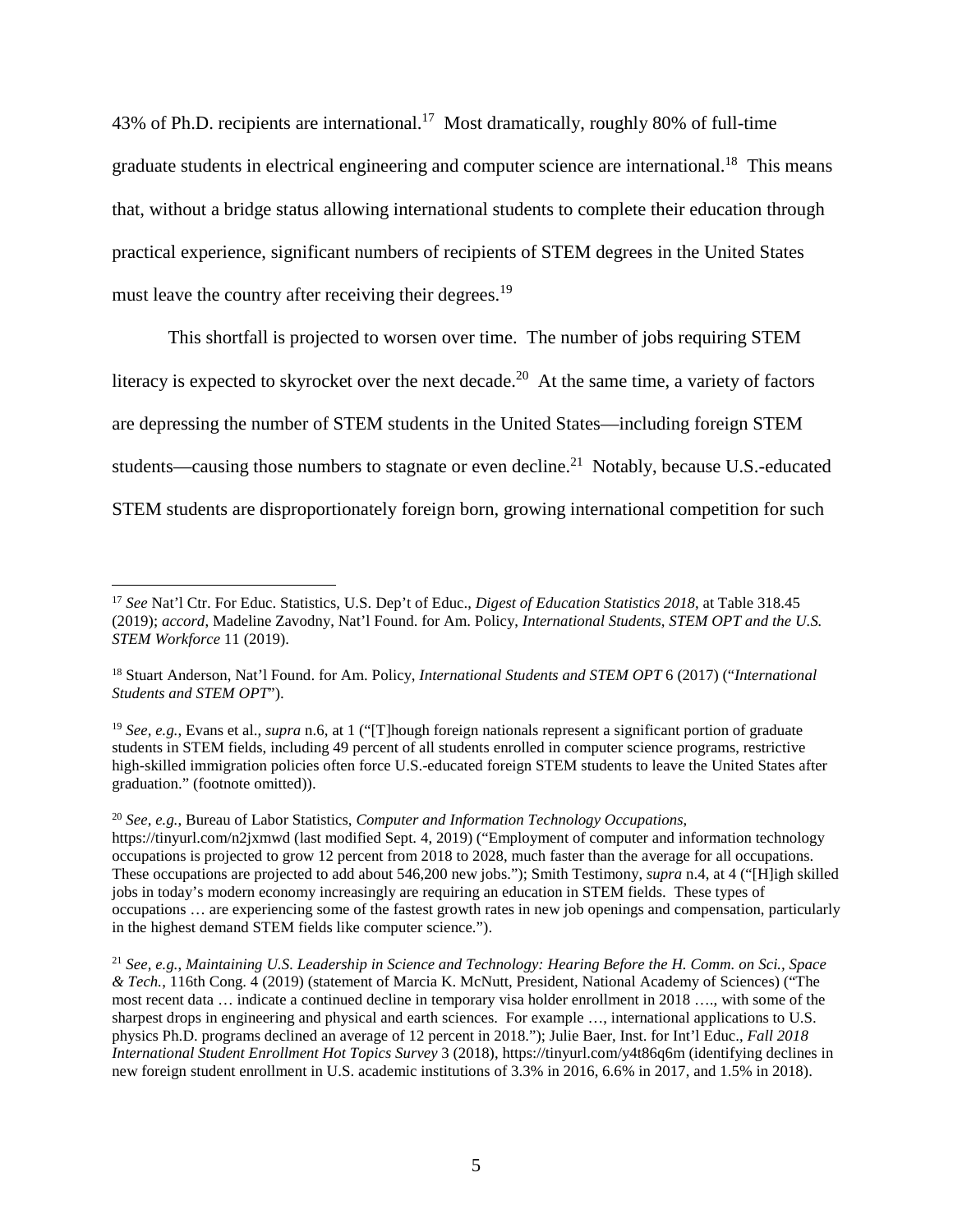students has and will continue to diminish the overall numbers of STEM graduates in the U.S. labor pool. Other nations are deliberately liberalizing their immigration laws and increasing their outreach to foreign-born students and workers, making those countries more attractive to such candidates when they are deciding where to pursue their education and initial professional opportunities.<sup>22</sup> For instance, Australia permits international students in certain high-need fields to work for up to four years following their graduation; Canada allows international students to work after graduation for a period of time equal to the length of their academic study; China allows international students with a master's degree or higher to apply for work visas within one year of graduating; and India recently launched an initiative to attract 200,000 international students to Indian universities by offering scholarships.<sup>23</sup> As foreign-born STEM students are increasingly drawn to other countries with more accessible educational and professional opportunities for high-skilled foreign students and workers, the number of STEM graduates in the United States will fall still further, increasing the disparity between the number of jobs requiring STEM literacy and the number of those qualified to fill the roles.

A benefit of STEM OPT is that it addresses the STEM scarcity in the labor market by creating a recruiting opportunity and a crucial pipeline of talent to fill companies' needs across

<sup>22</sup> *See, e.g.*, FWD.us & Orrin G. Hatch Foundation, *supra* n.3, at 10 ("[M]any other countries, including Germany, Australia, Canada, and Singapore, have few limitations on high-skilled immigrant worker visas and have clear avenues to legal permanent residency for those high-skilled workers.… [O]ther countries are streamlining their processes to attract quality talent and admit them quickly and easily."); Gallagher Statement, *supra* n.2, at 6.

<sup>23</sup> *U.S. at Risk of Losing the Benefits of Talented International Students*, NAFSA, https://tinyurl.com/u3bb4rw (last visited Nov. 21, 2019) ("[M]any other countries are proactively introducing national policies and marketing strategies in order to attract these talented individuals."); NAFSA, *Losing Talent: An Economic and Foreign Policy Risk America* Can't *Ignore* 10 (2019).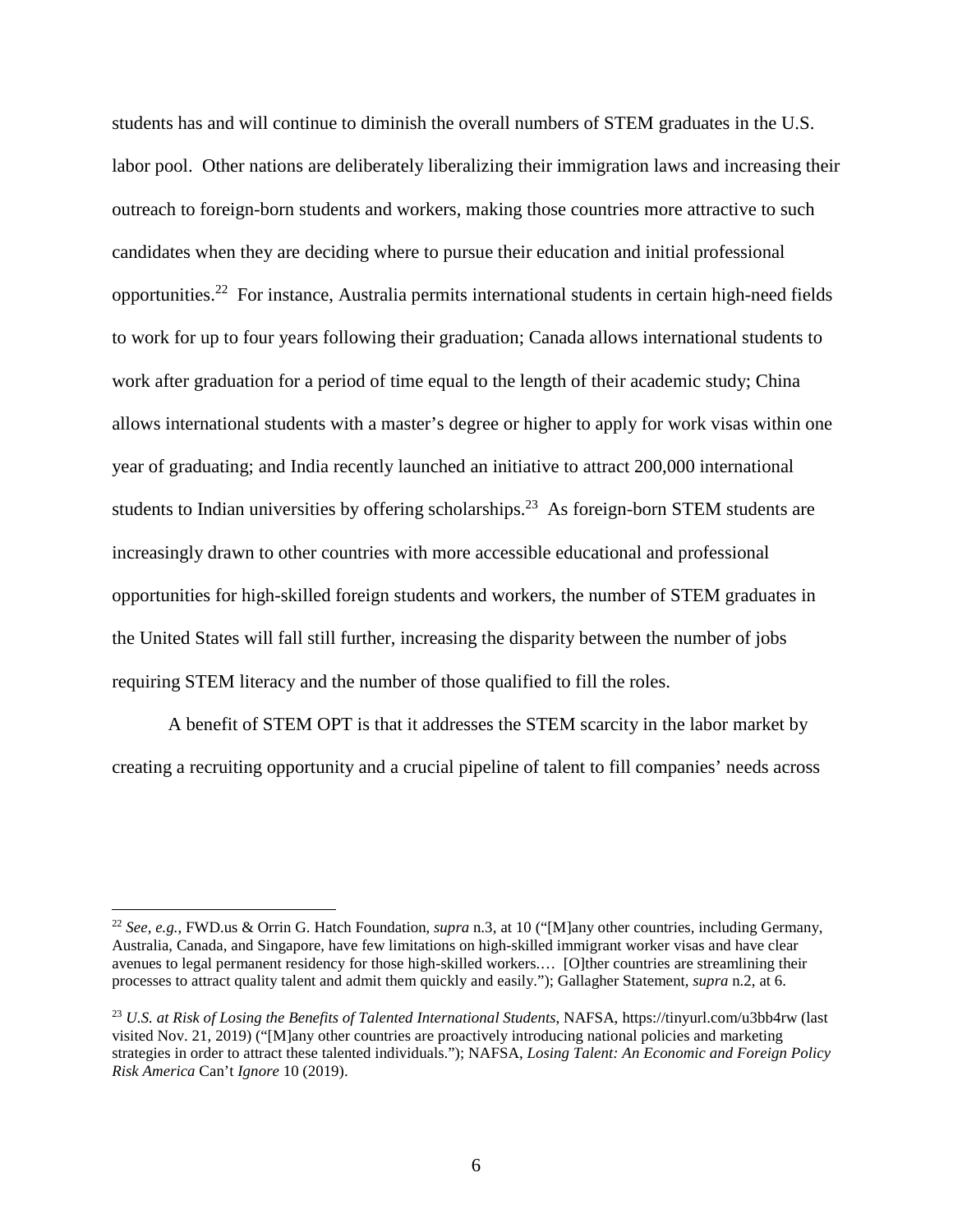industries.<sup>24</sup> The STEM OPT extension provides an attractive prospect for foreign-born students who wish to gain additional knowledge in the United States in their fields of study following conferral of their degrees, enhancing the United States' ability to vie for those students with competitor countries.<sup>25</sup> It creates opportunities for highly skilled foreign-born students to work for U.S. companies in the short term, augmenting their scholastic education with a practical education. And it enables companies to play a critical role in that continuing education, recruiting STEM workers in the short- and medium-term, and evaluating them over the duration of their practical training to assess whether they would make valuable contributors to the company over the long-term.<sup>26</sup> Moreover, an immediate termination of the OPT and STEM OPT programs could mean removing participants from their current jobs and ordering them removed from the United States. This would harm both the employees and their employers, who would then have to scramble to find replacements for those qualified workers who were hired because they were the best fit for the job.

### **2. OPT and STEM OPT bring international talent to American workplaces, benefiting the U.S. economy, the companies for which they work, and native workers.**

In addition to filling existing vacancies and continuing STEM graduates' education

through apprenticeship, the introduction of international STEM graduates into the labor market

<sup>&</sup>lt;sup>24</sup> Jeremy L. Neufeld, *Optional Practical Training (OPT) and International Students After Graduation* 2 (Niskanen Center Research Paper, 2019) ("[T]he OPT program can accurately be described as the largest high-skilled worker *recruitment* program in the country.").

<sup>25</sup> Business Roundtable, *The Economic Impact of Curbing the Optional Practical Training Program* 12 (2018) (describing OPT as a "key component" of the United States' strategy "to encourage international students to come to America to study and work"); *cf. id.* at 2 ("Modifications to OPT that make the program less attractive to international students and graduates would not only reduce participation but also deter some international students from coming to the United States to study given that they would have fewer avenues for postgraduate employment.").

<sup>26</sup> Zavodny, *supra* n.17, at 2, 18.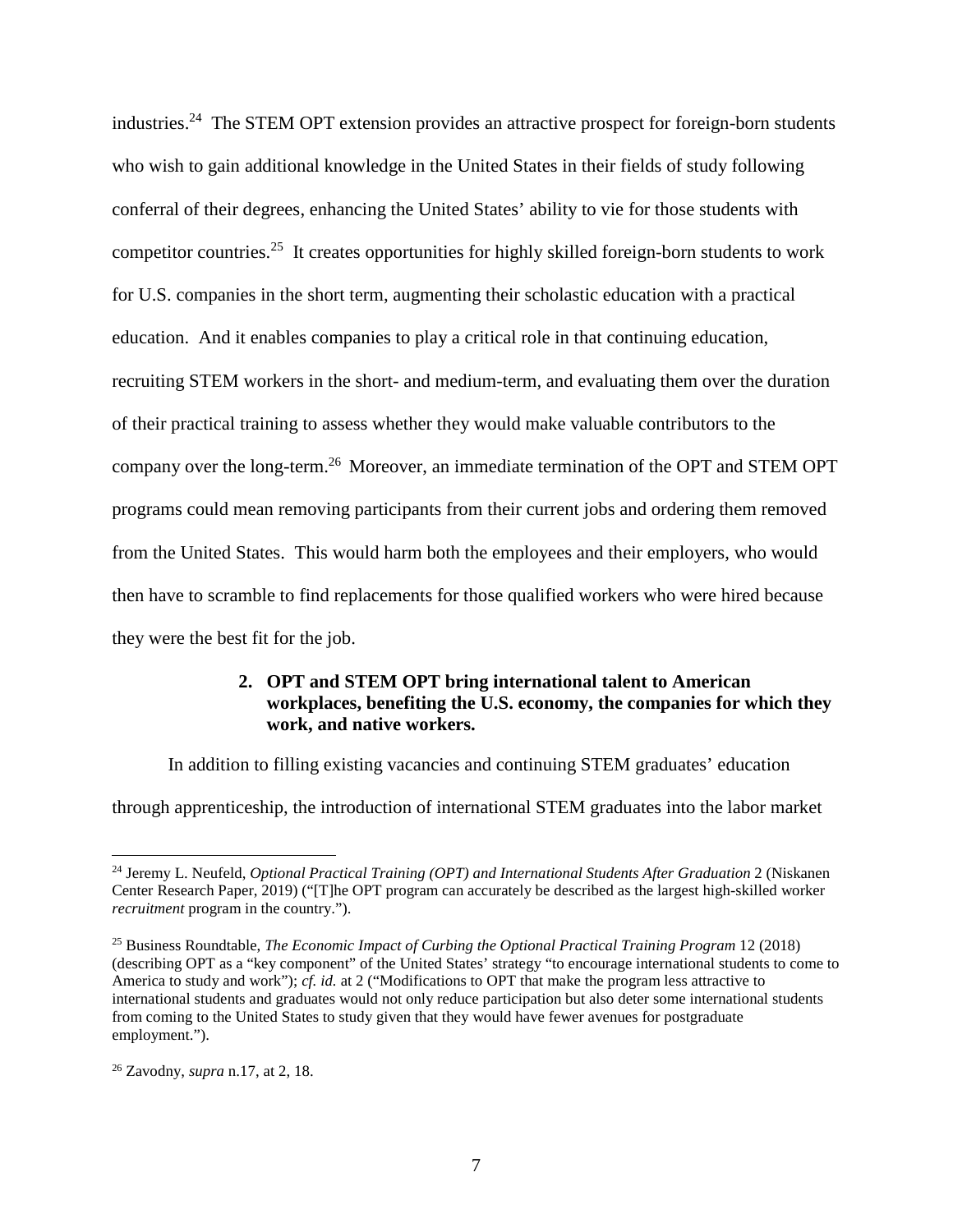has myriad systemic economic benefits. Notably, participation in the STEM labor market is not zero sum.<sup>27</sup> For one thing, "we are not dealing with a choice between hiring U.S. workers and hiring foreign workers" because the "talent shortage is so acute that we need *both* to address today's workforce needs."<sup>28</sup> In fact, hiring foreign-born workers actually expands job opportunities for American workers. The economic activity spurred when a qualified candidate fills an open high-skill job creates many more jobs across the local economy, in what is known as a "multiplier effect"<sup>29</sup>: It is well documented that filling a high-skill job in a STEM field like engineering or computer science with a foreign-born worker creates nearly two additional jobs *in that same field*, by "raising production and productivity in the firm" and "allow[ing] the firm to expand and hire more workers to handle new tasks related to the increased productivity."<sup>30</sup> In other words, "immigrants help native-born workers by increasing the size of the economic pie, rather than simply competing for a slice."<sup>31</sup>

The increase in productivity driven by foreign-born workers, in turn, drives up wages throughout the relevant market, particularly among college-educated native workers: A "1

<sup>27</sup> Giovanni Peri, Kevin Shih & Chad Sparber, *Foreign and Native Skilled Workers: What Can We Learn From H-1B Lotteries?* 28 (NBER Working Paper No. 21175, 2015) (when H-1B visas decline in a given jurisdiction, "the employment [opportunities] and wages of natives in similar occupations was at best unchanged and at worst harmed," because "H-1B workers complement native computer workers and/or increase the productivity of the firm").

<sup>28</sup> Smith Testimony, *supra* n.4, at 14.

<sup>&</sup>lt;sup>29</sup> *Id.* at 3; *see also, e.g., id.* at 9 ("[F]or every job created in the high tech sector, an additional 4.3 jobs emerge over time in the local economy.").

<sup>30</sup> David Bier, Niskanen Center, *H-1Bs Don't Replace U.S. Workers* 1, 4, 8 (2015) ("[T]he entrance of a single foreign-born worker into … engineering and computer-related fields … is associated with an increase of nearly two jobs overall in those industries."); Giovanni Peri et al., P'ship for a New Am. Econ., *Closing Economic Windows: How H-1B Visa Denials Cost U.S.-Born Tech Workers Jobs and Wages During the Great Economic Recession* 5-6 (2014).

<sup>31</sup> Business Roundtable, *supra* n.25, at 4.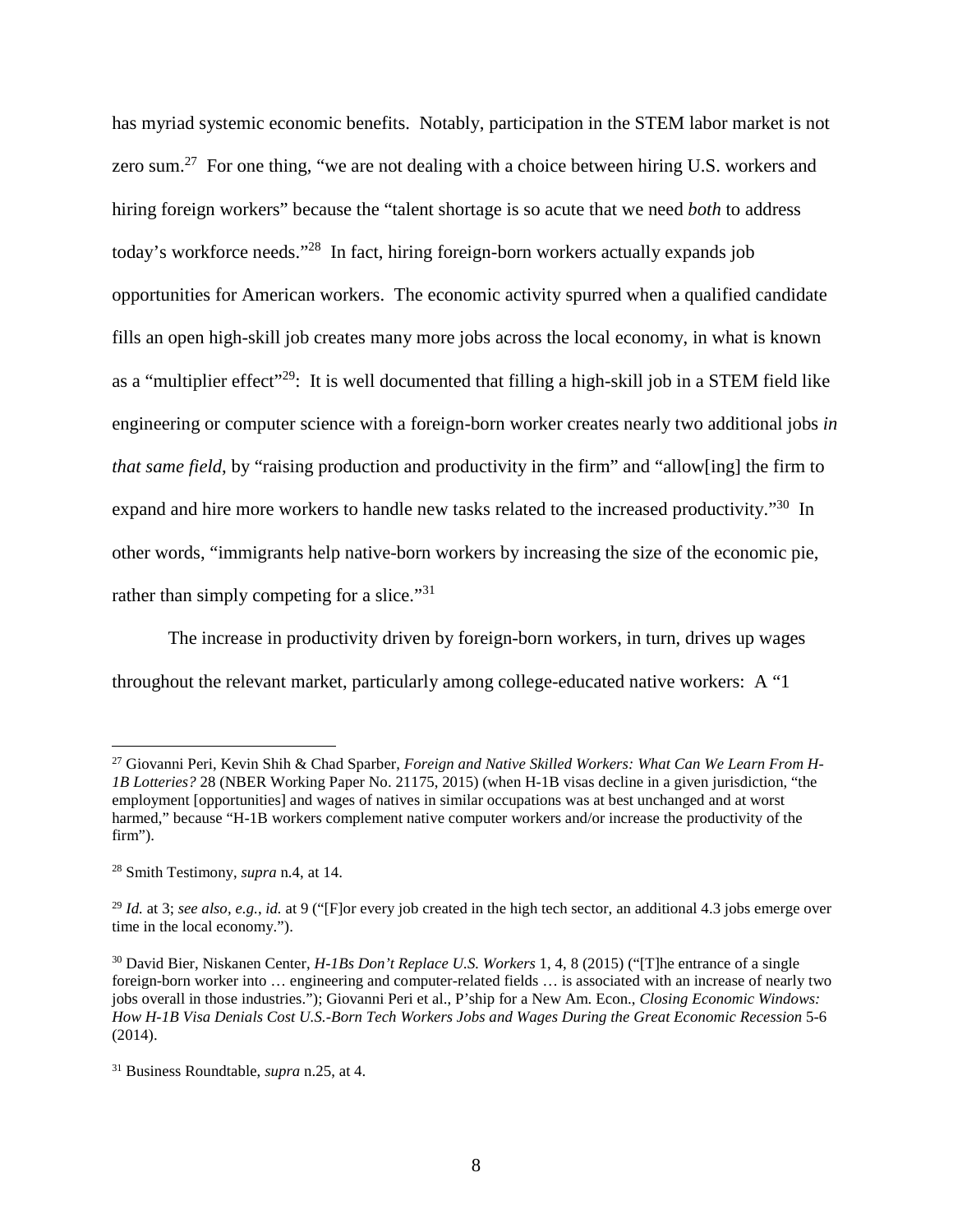percentage point increase in the foreign STEM share of a city's total employment increased the wage growth of native college-educated labor by about 7-8 percentage points and the wage growth of non-college-educated natives by 3-4 percentage points."<sup>32</sup> Foreign-born STEM workers "spur economic growth by increasing productivity, especially that of college-educated workers."<sup>33</sup> Across the economy, "a 1 percent increase in the population of immigrants in the United States is associated with a 1.15 percent gain in GDP."<sup>34</sup>

Moreover, foreign-born STEM workers disproportionately "are essential leaders of and contributors to the innovation and entrepreneurial activity of our nation."<sup>35</sup> Although immigrants constitute only 15% of the workforce,<sup>36</sup> 55% of \$1 billion startup companies in America had at least one immigrant cofounder; of those startups, nearly one quarter were founded by immigrants who first came to the United States on an F-1 student visa; and immigrants started 33% of U.S. venture-backed companies that became publicly traded between 2006 and 2012.<sup>37</sup> Immigrants are twice as likely as native-born workers to become entrepreneurs.<sup>38</sup>

<sup>32</sup> Giovanni Peri, Kevin Shih & Chad Sparber, *STEM Workers, H-1B Visas, and Productivity in U.S. Cities*, 33 J. of Labor Econ. S225, S252 (2015).

<sup>33</sup> *Id.*

<sup>34</sup> Business Roundtable, *supra* n.25, at 3; *see also* Diana Furchtgott-Roth, Manhattan Institute, *Does Immigration Increase Economic Growth*? 10 (2014).

<sup>35</sup> Smith Testimony, *supra* n.4, at 10.

<sup>36</sup> Business Roundtable, *supra* n.25, at 4.

<sup>37</sup> *Id.* at 11; Stuart Anderson, Nat'l Fed. for Am. Policy, *Immigrants and Billion-Dollar Companies* 1-2 (2018).

<sup>38</sup> Robert Fairlie, Sameeksha Desai & A.J. Hermann, Ewing Marion Kauffman Foundation, *2017 National Report on Early-Stage Entrepreneurship* 10 (2019); Business Roundtable, *supra* n.25, at 11.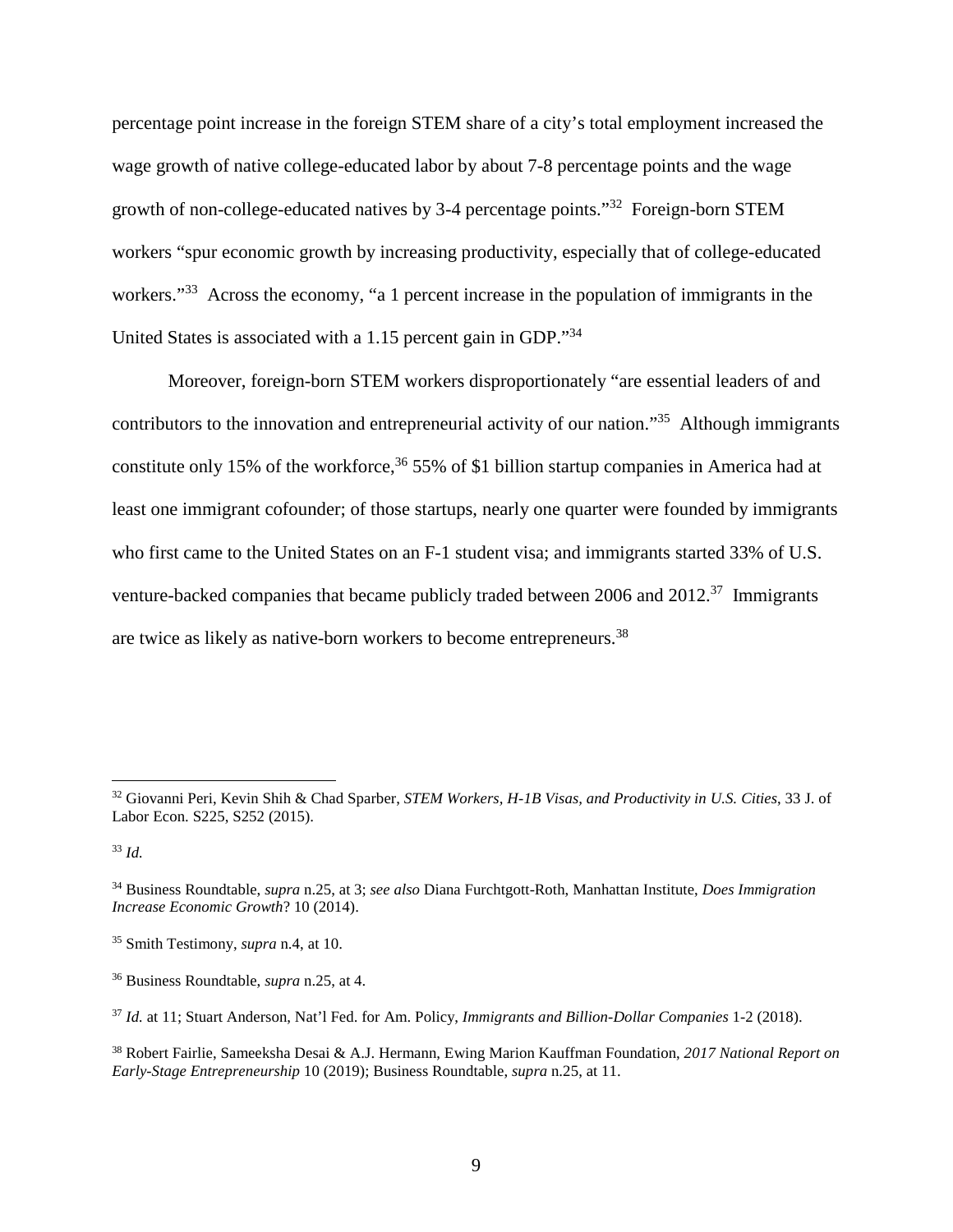Early studies about the effects of the STEM OPT extension indicate that it offers the same benefits as high-skilled immigration generally.<sup>39</sup> For instance, unemployment rates are lower in areas with larger numbers of STEM OPT participants as a share of workers in STEM positions.<sup>40</sup> In addition, studies have documented that greater numbers of OPT participants, who tend to bring a greater diversity of backgrounds and perspectives to the STEM workforce, correlate to "large[] positive effects on earnings for college-educated residents."<sup>41</sup> OPT participants have "statistically significant positive effects" on the number of patents filed: Every ten additional OPT participants in an area "leads to about five additional patents originating in" that area, through "some combination of direct innovation by OPT participants and indirect spillover effects caused by a larger supply of highly educated workers."<sup>42</sup> And, overall, the vast majority of employers of OPT participants report that those participants "contribute to the overall success of the organization, creating new job opportunities for U.S. and foreign national employees alike" and "work[ing] in conjunction with U.S. workers in a way that promotes career development for everyone involved."<sup>43</sup>

Amici's individual experiences illustrate the real-world benefits of OPT and STEM OPT. At Intel, for instance, a STEM OPT participant independently developed a sensor for detecting

<sup>39</sup> Neufeld, *supra* n.24, at 2-3 ("[T]he [OPT] program increases innovation, does not adversely affect natives on average, and increases the earnings of college-educated natives."); *id.* at 6.

<sup>40</sup> Zavodny, *supra* n.17, at 17.

<sup>41</sup> Neufeld, *supra* n.24, at 5. The effect on average earnings for all native workers is also positive, though not statistically significant (unlike the effect on average earnings for college-educated natives). *Id.*

<sup>42</sup> *Id.*; *see* Business Roundtable, *supra* n.25, at 4, 11; *see also*, *e.g.*, Jennifer Hunt & Marjolaine Gauthier-Loiselle, *How Much Does Immigration Boost Innovation?*, Am. Econ. J.: Macroeconomics, Apr. 2010, at 31, 52 ("[A] college graduate immigrant contributes at least twice as much to patenting as his or her native counterpart.").

<sup>&</sup>lt;sup>43</sup> Council for Glob. Immigration & Soc'y for Human Res. Mgmt., Comments Regarding STEM OPT Proposed Rule/DHS Docket No. ICEB-2015-0002, at 2 (Nov. 18, 2015), https://tinyurl.com/yxw6nxae.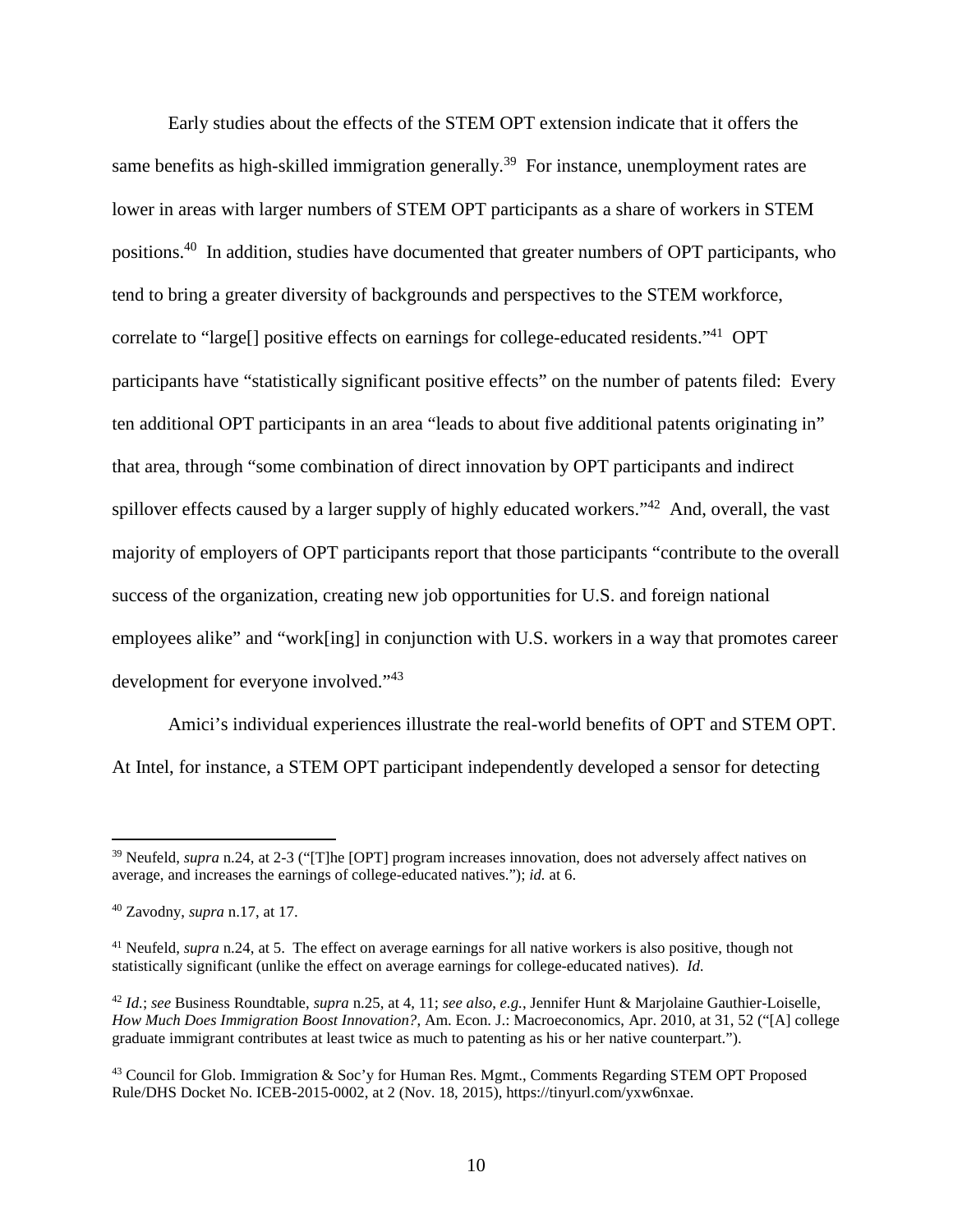counterfeit microchips—a component with urgent significance for national security. Counterfeit chips—which can suffer from inconsistent performance, material, and characteristics—have been found in mission-critical military equipment, including U.S. Missile Defense Agency mission computers, ship-based aviation antenna equipment, and helicopter night-vision systems. This development was so concerning that it led the Senate Armed Services Committee to investigate counterfeit parts in the Department of Defense supply chain. The sensor developed by the Intel STEM OPT participant can detect these dangerous counterfeits with significantly higher precision, repeatability, and performance than conventional instruments.

#### **Eliminating OPT and STEM OPT would hurt American workers.**

WashTech and the other opponents of the Final Rule generally do not dispute that OPT and STEM OPT provide all the economic upside discussed above. Instead, they discount those benefits as supposedly coming at the expense of the American worker. In particular, WashTech and its supporters argue that OPT and STEM OPT create an incentive to hire foreign STEM graduates over native ones and thus exacerbate an *oversupply* of STEM workers in the American economy. WashTech claims, therefore, that eliminating these programs will result in more jobs and higher pay for Americans. But the factual assertions underlying that argument rest on shoddy statistics and a misunderstanding of the American labor market. And, as the amici here can attest, they run directly contrary to the on-the-ground reality of American industry.

#### **1. OPT and STEM OPT create jobs for American workers.**

OPT and STEM OPT do more than merely provide employers with highly skilled labor for critical technical positions that would otherwise go unfilled; these programs also *create* jobs for American workers. Without OPT and STEM OPT, employers would suddenly find fewer STEM-educated persons to take positions in the United States for jobs that cannot be filled with native employees alone. For many employers, that deficit would be not only sudden but also

11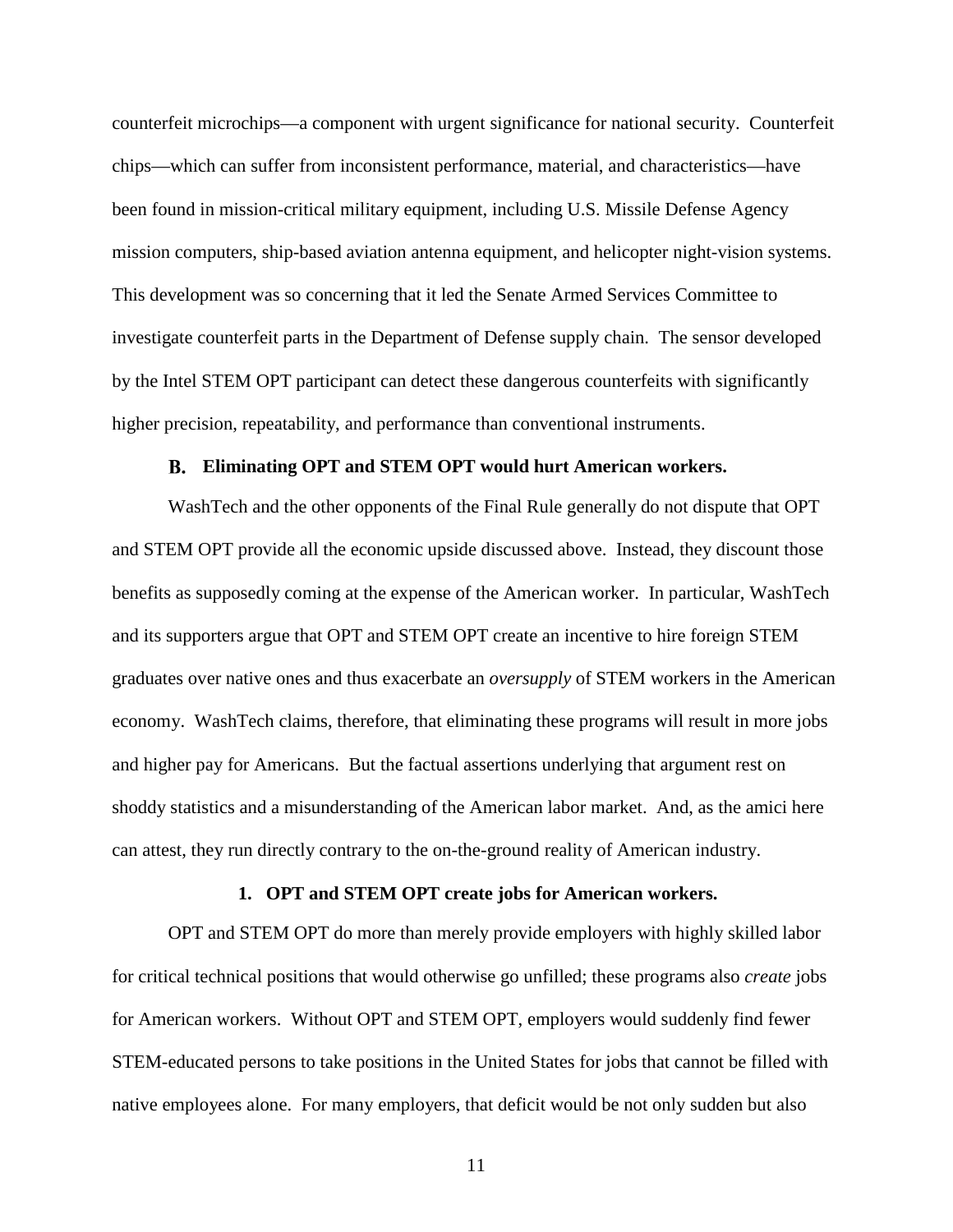significant. One amicus, for instance, noted that because so few native workers have graduate degrees in computer science, about 45% of its new software engineers are filled by OPT or STEM OPT participants. A decline in STEM-educated workers in the United States would thus create strong economic pressure for companies to shift STEM jobs to other countries that either have a large preexisting pool of STEM workers (like India and China, which are home to the vast majority of foreign STEM students in the United States) or countries that are making deliberate efforts to attract foreign STEM students (like Canada and Australia).

As another amicus confirmed, eliminating OPT and STEM OPT would create the risk that companies will decrease hiring in the United States and increase hiring abroad. Recent interviews with employers "revealed that ending STEM OPT" would wreak significant harm on American companies, who would suddenly lose highly skilled employees in key technical positions, while also hurting native workers by potentially "caus[ing] U.S. tech companies to change recruiting practices," by "recruit[ing], hir[ing] and plac[ing] international students *outside* the United States."<sup>44</sup> Companies are already increasing their hiring abroad in response to immigration restrictions on high-skill professionals, with the "strongest" effect among "R&Dintensive firms."<sup>45</sup> Ending OPT and STEM OPT would only accelerate that trend.

Potential impacts would not be limited to STEM positions. If a software development office, for instance, is moved overseas, not only are the engineering positions sent abroad, but the nontechnical support roles (e.g., secretaries, janitors, and kitchen staff) are too, to say nothing of neighboring businesses that support that office and its employees. That effect is, in part, what

<sup>44</sup> *International Students and STEM OPT*, *supra* n.18, at 6.

<sup>45</sup> Britta Glennon, *How Do Restrictions on High-Skilled Immigration Affect Offshoring?* 26 (Carnegie Mellon Working Paper, May 2019), https://tinyurl.com/y2brtgfy.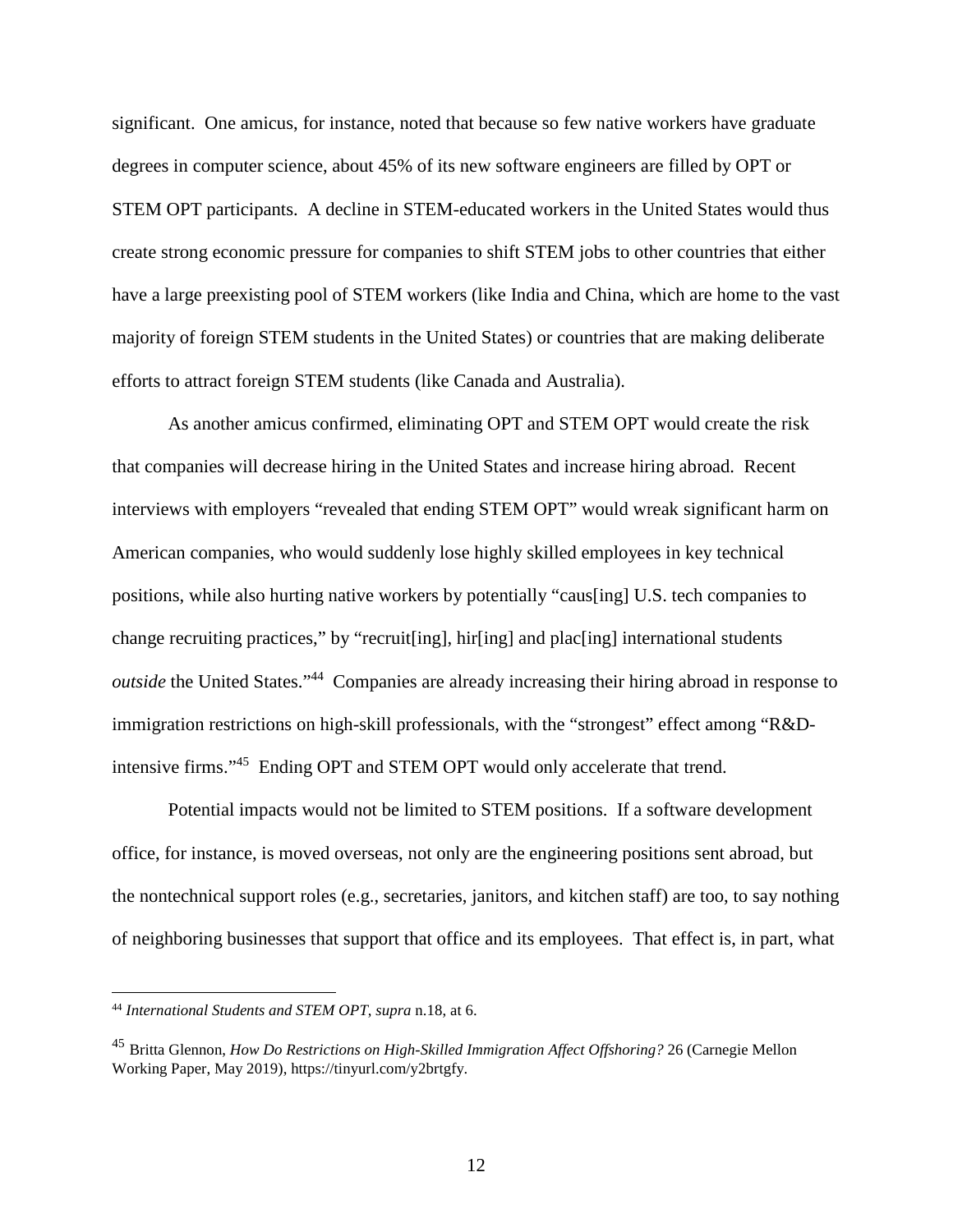led a Business Roundtable study to find that a 60% reduction in the OPT program would cost native workers 255,000 jobs (and foreign workers 188,000 jobs) by 2028.<sup>46</sup> The impact from those job losses would, in turn, ripple through the entire U.S. economy, causing the unemployment rate to rise 0.15 percentage points and average real hourly wages to fall by 17 cents over the same time period.<sup>47</sup>

Opponents of OPT and STEM OPT deny that those programs fill otherwise unfillable jobs, claiming instead that the programs shut native workers out of the labor market. That argument rests on the assertion that (contrary to all the evidence above, *supra* § I.A.1) there is not a scarcity of STEM workers in the American economy, but a *surplus*—one which OPT and STEM OPT exacerbate to the detriment of native laborers. *See* 81 Fed. Reg. 13,040, 13,052-53 (Mar. 11, 2016). As an initial matter, however, the claim of an oversupply of available STEM workers in the United States is completely contrary to the experience of the amici here.<sup>48</sup> Moreover, the (sole) study cited in support of the claimed STEM-worker surplus in fact shows no such thing.

The assertion that the U.S. economy faces an oversupply of STEM workers is based on a Census study purporting to show that a high percentage of U.S. STEM graduates are not employed in a STEM field. But that study employs a highly idiosyncratic definition of "STEM" that reflects neither the ordinary understanding of that term nor (more to the point here) the definition used by DHS in implementing the STEM OPT program. In fact, the Census study is

<sup>46</sup> Business Roundtable, *supra* n.25, at 8.

<sup>47</sup> *Id.* at 10; *see also* New Am. Econ. Research Fund, *supra* n.8 (finding that "the direct costs—the immediate loss of wages and the cost to rehire employees" of eliminating the STEM OPT extension "would total more than \$130 million" in "just one year" (emphasis omitted)).

<sup>48</sup> WashTech's contention that OPT and STEM OPT participants are hired at the expense of native workers is addressed *infra* § I.B.2.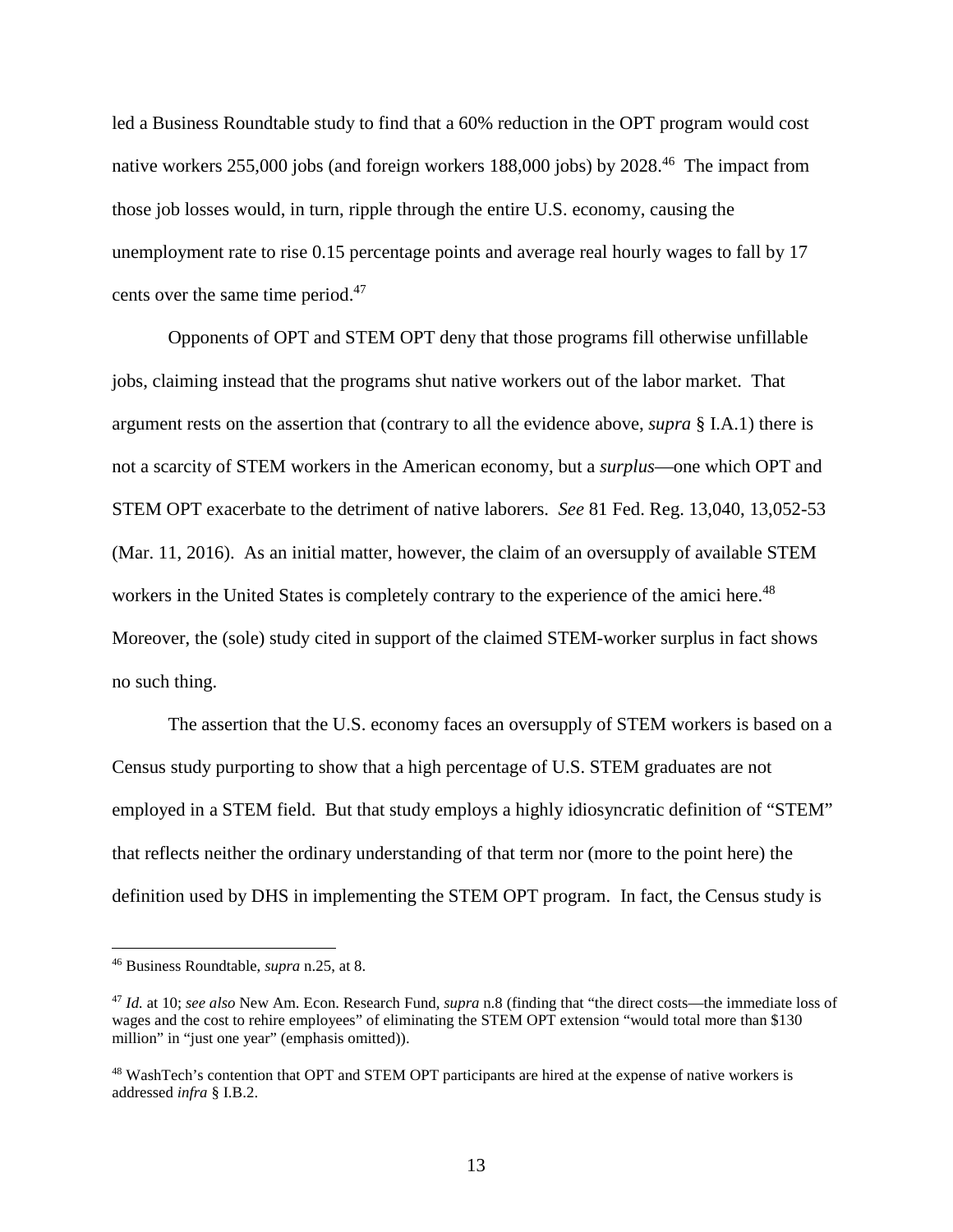both under- and overinclusive in significant ways. And both of those distortions lead to a bottom-line statistic that vastly overstates the number of STEM graduates working in nontechnical fields who WashTech then assumes are available to fill STEM jobs in the United States.

On underinclusiveness, the study's definition of "STEM" excludes popular professions that routinely require facility with science, technology, engineering, or mathematics, such as doctors, STEM professors, IP lawyers, and C-suite executives. According to the study, the top occupations for STEM graduates "not employed in STEM" were managers (692,000 STEM majors); physicians (594,200); postsecondary teachers (522,100); lawyers (442,900); elementary and middle school teachers (425,100); and chief executives (220,400).<sup>49</sup> In other words, many of the supposedly displaced STEM workers are biology or chemistry majors who go on to medical school, or mathematics or physics Ph.Ds. in tenure-track faculty positions—hardly people suffering from unemployment or underemployment because of foreign competition.

On the flipside, the Census study takes an extremely broad view of majors that qualify as "STEM," counting, for instance, anyone with a degree in "social science" as a STEM graduate.<sup>50</sup> In fact, social science graduates—who are understandably not included in DHS's definition of "STEM" in its administration of the STEM OPT program<sup>51</sup>—make up the second-largest cohort of "STEM" majors under the Census study's definition (21.6%), far outstripping "computers, mathematics, and statistics" majors (12.9%); "biological, agricultural, and environmental

<sup>49</sup> Liana Christin Landivar, U.S. Census Bureau, *The Relationship Between Science and Engineering Education and Employment in STEM Occupations* 11 (2013), https://tinyurl.com/r2qz346.

<sup>50</sup> *Id.*

<sup>51</sup> *See* Dep't of Homeland Sec., *STEM Designated Degree Program List Effective May 10, 2016* (2016), https://tinyurl.com/jrnbu7u.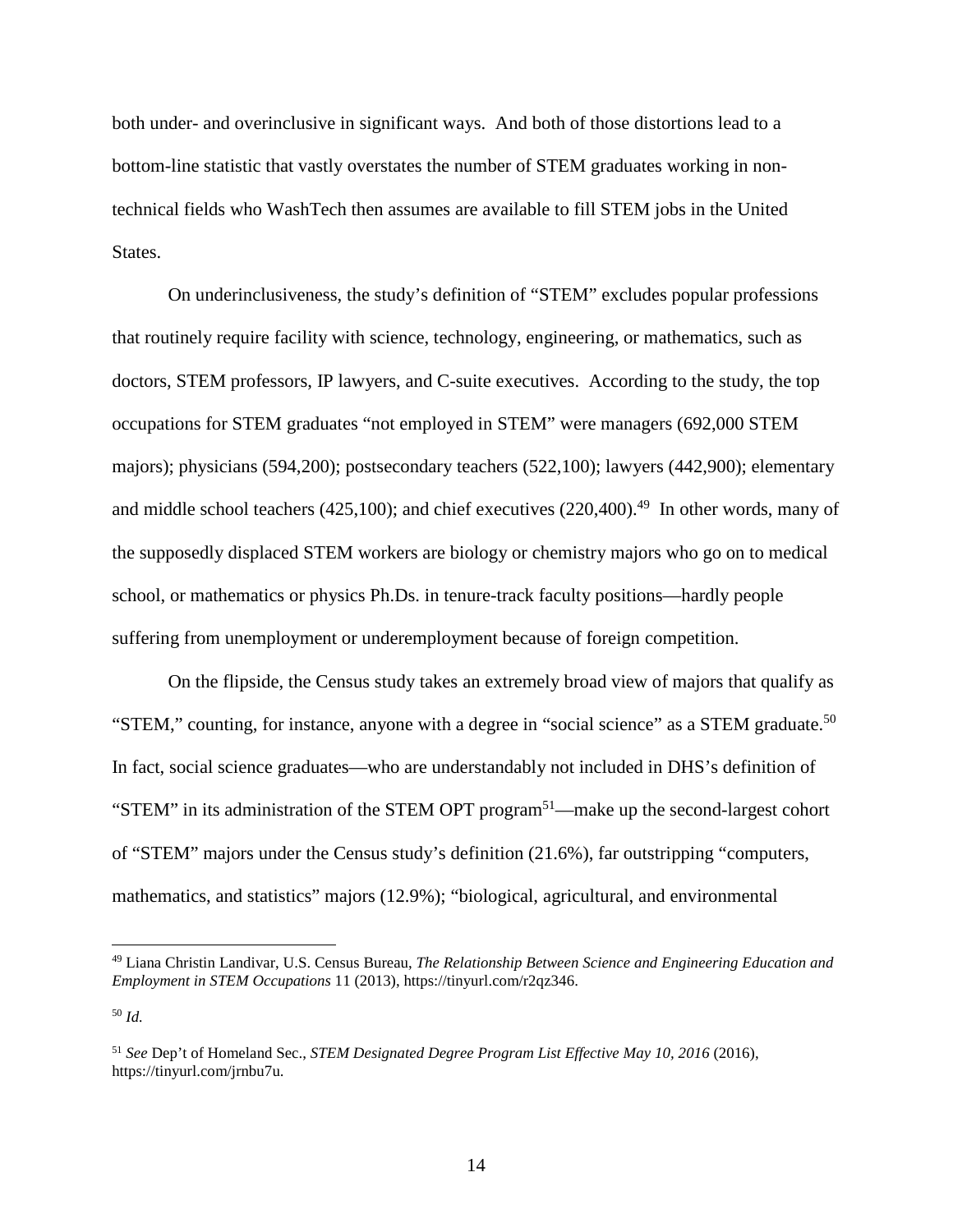sciences" majors (18.5%); and "physical and related sciences" majors (9.3%), and trailing only slightly behind engineering majors  $(22.5\%)$ .<sup>52</sup> As a result, the Census study serves as an exceptionally poor measure of what is generally understood to be the STEM labor market, let alone the industries affected by the STEM OPT program. That is especially true given that social science majors have dramatically lower rates of STEM employment than other categories of STEM majors, in part because the number of jobs in the social sciences is vastly smaller than the number in the hard sciences.<sup>53</sup> Between that disproportionately low employment rate and their disproportionately high representation among the study's sample of "STEM" graduates, social science majors significantly skew the overall statistics reported in the study.

Beyond the skewed statistics, WashTech's argument misunderstands why STEM graduates who work outside their field of study end up doing so. Opponents of OPT and STEM OPT assume that those STEM graduates must have been forced out of STEM fields by an excess of workers—such that a reduction in the number of OPT and STEM OPT participants would bring those native STEM graduates back into the fold. But that assumption is contradicted by the data and the experience of amici. A study by the National Science Foundation revealed that the rate of individuals with STEM degrees working out of their field *involuntarily* (i.e., the number forced out) was quite low: only 4% for those whose highest degree was in computer and mathematical sciences, and 3.2% for those whose highest degree was in engineering.<sup>54</sup> (The rate for individuals whose highest degree was in social sciences was many times higher.) That makes

<sup>52</sup> Landivar, *supra* n.49, at 11.

<sup>&</sup>lt;sup>53</sup> *Id.* at 5. The STEM employment rate of social science majors is seven times lower than that of either engineering majors or computers, mathematics, and statistics majors. *Id.* at 13.

<sup>54</sup> Nat'l Sci. Bd., Nat'l Sci. Found., *Science & Engineering Indicators 2018: Science & Engineering Labor Market Conditions* tbl.3-12 (2018), https://tinyurl.com/y6ayvfy5.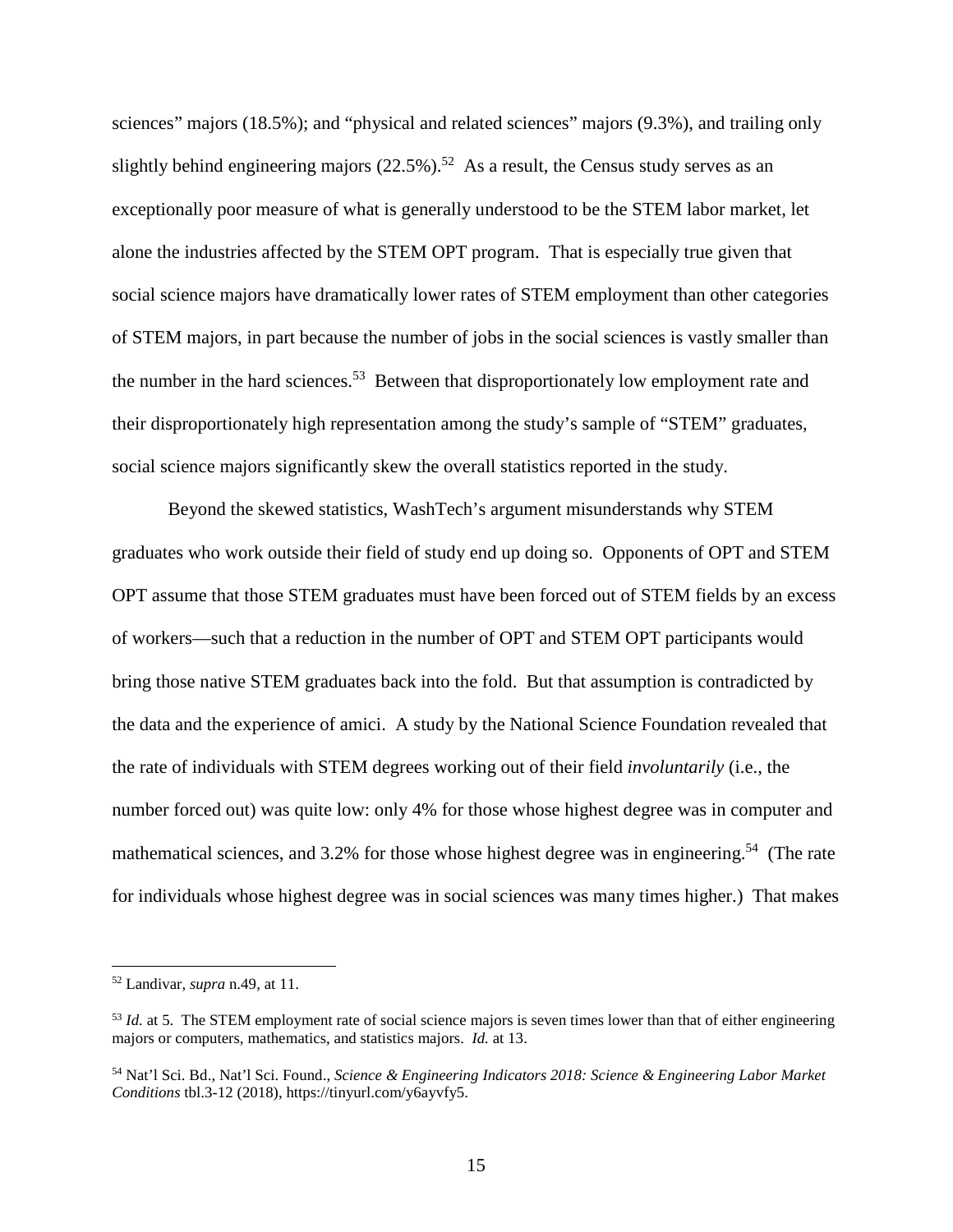sense: The "non-STEM" jobs that STEM majors are most commonly pursuing—prestigious (and generally lucrative) careers in medicine, law, business, and academia that require concerted effort and often additional years of education to achieve—are hardly the type one settles for out of desperation because of difficulty in finding gainful STEM employment.

At bottom, there is little support for the assertion that there is a glut of STEM workers in the U.S. economy, or that OPT and STEM OPT are making such an oversupply worse. In fact, a recent study that sought to measure the impact of OPT on the U.S. labor market found that of all the effects measured, including labor force participation rate, employment rate, and unemployment rate, none "is statistically different from zero, suggesting that OPT participants do not have adverse effects on aggregate labor market outcomes."<sup>55</sup> WashTech's crusade to extinguish the OPT and STEM OPT programs thus cannot be justified on grounds of protecting the American worker. As the data show that OPT and STEM OPT benefit native workers, those workers (whom WashTech claims it is seeking to protect) have little to gain, and much to lose, from the termination of the OPT and STEM OPT programs.

### **2. There is no incentive to hire STEM OPT students over American STEM workers.**

As an initial matter, WashTech's worry that employers will preference STEM OPT participants over native-born workers is already obviated by federal law, as the STEM OPT program has an express non-displacement provision. Every employer that participates in STEM OPT must certify under penalty of perjury that the STEM OPT student "will not replace a full- or part-time, temporary or permanent U.S. worker." 8 C.F.R. § 214.2(f)(10)(ii)(C)(10)(ii); *see* U.S. Immigration & Customs Enforcement, Form I-983 (2019), https://tinyurl.com/y6k4x9se.

<sup>55</sup> Neufeld, *supra* n.24, at 6.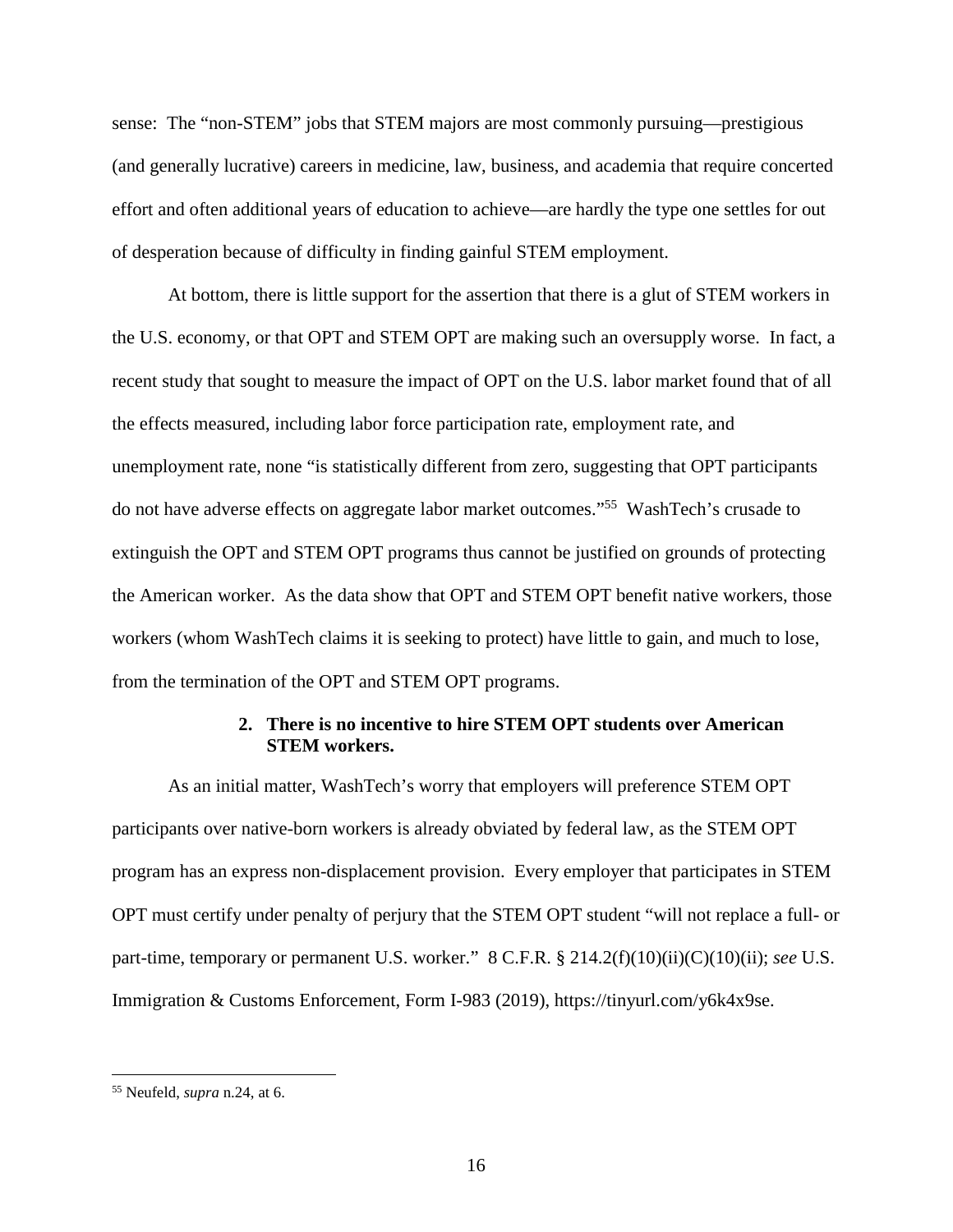Nevertheless, WashTech frets that the protection of federal law is insufficient because, according to WashTech, STEM OPT participants are "inherently cheaper to employ" than similarly situated American workers. Compl. ¶ 221. That too is addressed by the Final Rule, which requires that "[t]he terms and conditions of a STEM practical training opportunity ... including duties, hours, and compensation, must be commensurate with terms and conditions applicable to the employer's similarly situated U.S. workers."  $8 \text{ C.F.R.} \$   $214.2(f)(10)(ii)(C)(8)$ .

Because the wages, hours, and benefits of STEM OPT participants are not cheaper than those of analogous U.S. workers, WashTech must base its argument solely on a purported second-order tax effect of STEM OPT participants' status as F-1 student visa holders. Foreign students cannot collect Social Security or Medicare, so they are exempt from taxes under the Federal Insurance Contributions Act (FICA), 26 U.S.C. § 3101 *et seq.*—the 6.2% Social Security and 1.45% Medicare payroll taxes—for their first five calendar years in the country. 26 U.S.C. § 3121(b)(19); *see* 26 C.F.R. § 31.3121(b)(19)–1; *id.* § 301.7701(b)–3(b)(4), (7)(iii). Thus, WashTech's argument goes, the tax savings motivate employers to disregard federal law and hire STEM OPT participants over native workers.

WashTech's argument, however, vastly overstates the financial impact of this minor tax exemption. For one thing, employers often have no idea that this FICA exemption even exists, or whether a particular job applicant qualifies for it—and so it does not (and cannot) factor into their hiring decisions. One amicus reports, for example, that its recruiting team and manager are wholly unaware of any FICA taxation rules for OPT and STEM OPT workers, so they have no incentive to treat those applicants differently. And even in the unlikely event that some recruiter happened to be aware of this obscure wrinkle in the tax code, they would not be able to do anything with it. That is because employers typically avoid asking about the details of a

17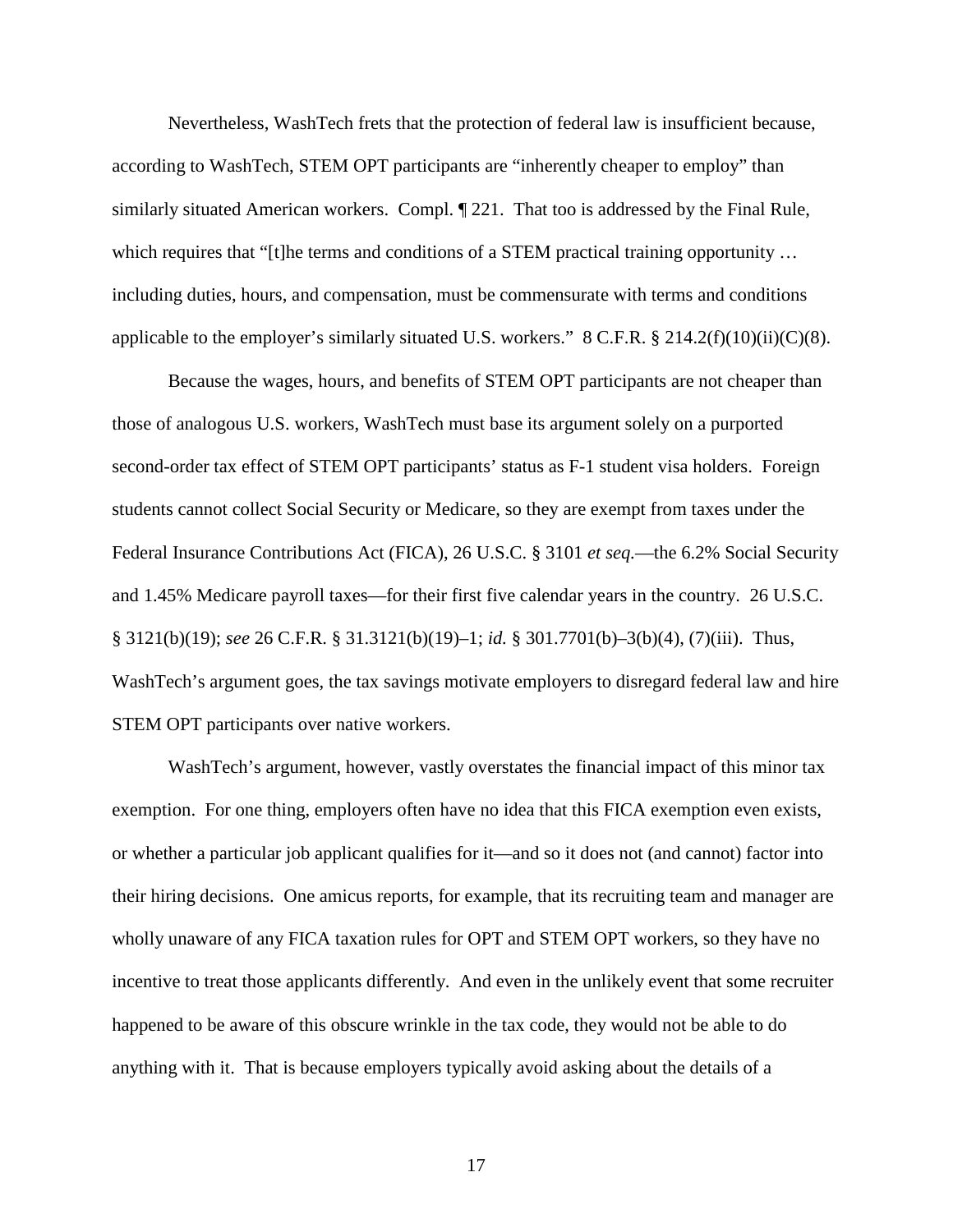candidate's immigration status during the recruiting process, and thus recruiters are unlikely to know at the time of hiring whether a candidate is a STEM OPT participant, let alone whether the candidate qualifies for a FICA tax exemption.

The time-limited nature of the tax exemption also means that for many F-1 students it will result in virtually no tax savings during their OPT and STEM OPT extensions. That is because the FICA exemption applies only during the first five calendar years that an F-1 visa holder is in the country—which means that for many OPT and STEM OPT participants, all or nearly all of that tax-exempt time will be exhausted while they are in school and thus before they begin work. Take, for example, an F-1 student who comes to the United States to pursue a Ph.D.—which, according to a recent study by the National Science Foundation, takes on average 5.8 years.<sup>56</sup> The entirety of her five-year FICA exemption is likely to be exhausted before she participates in the OPT or STEM OPT extensions—so any employer sponsoring such an extension will receive no tax savings as a result of her visa status. Similarly, the employer of an F-1 student who completes a standard four-year undergraduate program will also see virtually no tax savings, because the four academic years spent pursuing that degree will span most of the five *calendar* years in which the student is FICA exempt.<sup>57</sup>

Meanwhile, any employer can tell you that hiring OPT and STEM OPT students often results in additional costs for employers that more than offset any minimal payroll tax savings

<sup>56</sup> Nat'l Ctr. for Sci. & Eng'g Statistics, Nat'l Sci. Found., *Science & Engineering Doctorates: Data Tables* tbl.31 (2018), https://tinyurl.com/yxssbcxm. Although the mean time to graduation can vary slightly by subject area, all STEM fields report an average program length of greater than five years. *See id.*

<sup>57</sup> Take for example a student who begins school in September 2007, graduates in June 2011, and then begins OPT training with an employer in August 2011. Her FICA exemption would expire in December 2011 (at the end of her fifth calendar year in the country)—meaning that it would cover only the first five months of her employment. At a starting salary of \$70,000—a figure exceeding the average for new STEM graduates in 2019—that would amount to a savings to the employer of only \$2230. *See* Kevin Gray & Andrea Koncz, Nat'l Ass'n of Colleges & Emp'rs, *STEM Majors Projected to Earn Top Salaries from Class of 2019* (Jan. 15, 2019), https://tinyurl.com/y6zk23rp.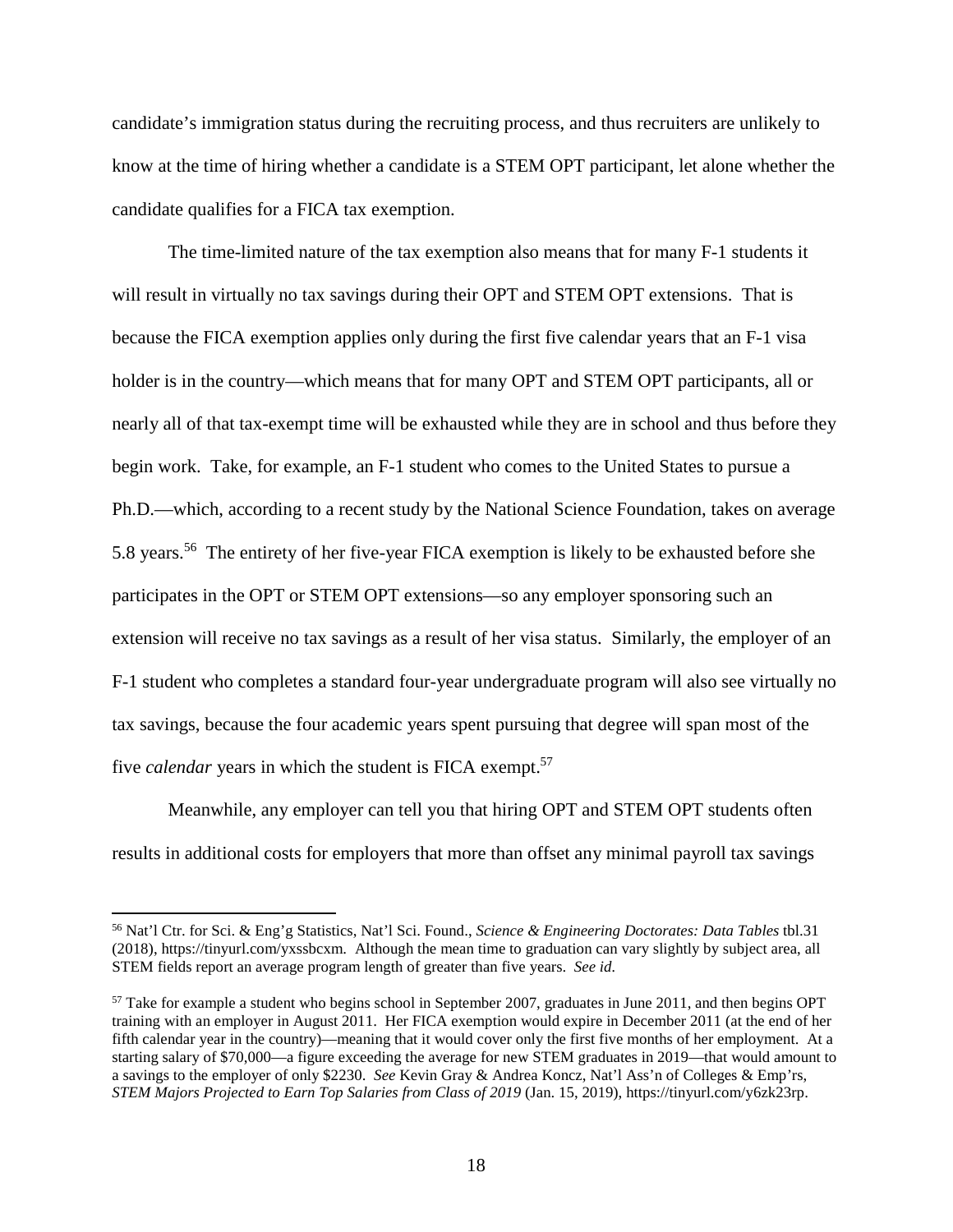from the FICA exemption. As DHS noted in promulgating the Final Rule, employers who wish to hire F-1 visa holders face additional "administrative costs, legal fees, and staff time related to securing the authority under U.S. immigration law to employ the foreign-born worker." 81 Fed. Reg. at 13,058. This is particularly true now, because the Final Rule imposed additional requirements on employers seeking to participate in the program, including that they comply with enhanced integrity procedures, participate in E-Verify, and submit to DHS site visits.

WashTech's argument thus boils down to the supposition that, for the possibility of a modest-to-nonexistent financial benefit (which in many cases actually nets negative), employers might be willing to violate the immigration laws, perjure themselves, and risk not only expulsion from the STEM OPT program, but also significant fines. *See* 18 U.S.C. §§ 1621, 3571(c)(3). Unsurprisingly, WashTech's argument is inconsistent with the on-the-ground reality. Amici state here clearly that the possibility that a job candidate might have FICA-exempt status simply does not impact employers' hiring decisions, let alone lead them to prefer foreign workers over native ones. And that's not just these amici. As one recent survey of employers reported: "In practice, company human resources executives say that the demand for tech and science talent is so great that when they find both a qualified U.S. applicant and another that is a foreign national they would offer jobs to *both* individuals."<sup>58</sup>

In short, employers are not induced by the limited FICA exemption for F-1 visa holders to hire STEM OPT participants over native-born workers. So any argument that eliminating STEM OPT would somehow help American labor by leveling the playing field with foreign competitors is unfounded. Indeed, ending the programs would wreak significant harm on American workers by destroying jobs and suppressing wages. *Supra* § I.B.1.

<sup>58</sup> *International Students and STEM OPT*, *supra* n.18, at 9 (emphasis added).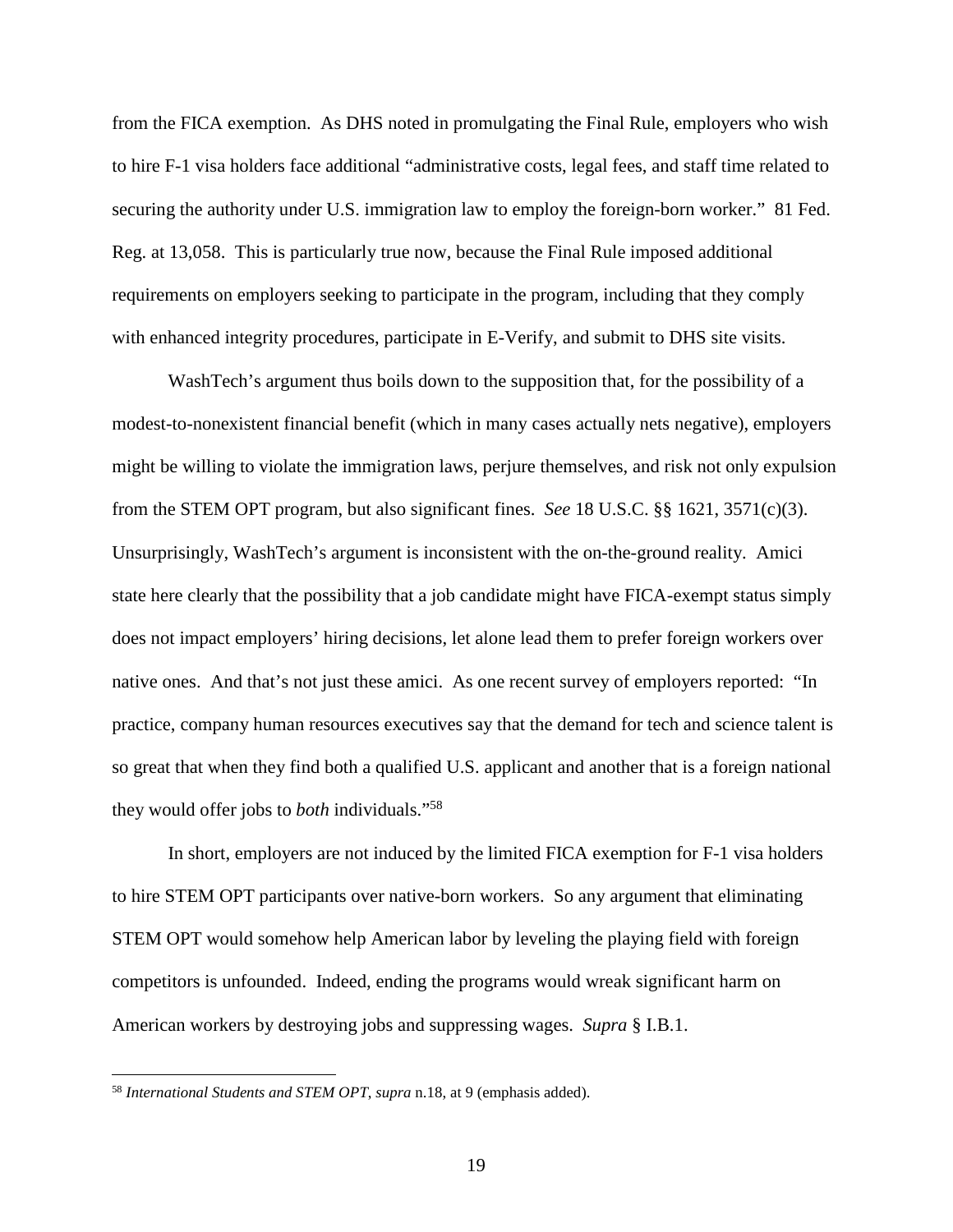#### **II. OPT And STEM OPT Serve An Important Role In STEM Education**

Just as important as meeting the U.S. economy's current need for STEM workers is ensuring that need will continue to be met well into the future. The OPT and STEM OPT programs play a critical role there, too, pushing forward cutting-edge research for the future generations of STEM students and providing crucial opportunities to crystalize classroom learning through hands-on experience.<sup>59</sup>

A recent poll of employers found that "93% view th[e STEM OPT] experience as vital to preparing students for the U.S. workforce."<sup>60</sup> That finding is unsurprising: There is widespread agreement that practical work experience plays an important role across all disciplines in higher education. In fact, a broad diversity of fields, from social work to engineering, have recognized that "[i]t is imperative that students in professional programs be able to put into practice what they have learned in the classroom."<sup>61</sup>

Most obviously, practical experience helps prepare students to transition from the classroom to industry. One common issue reported by companies is students who "are unable to make the ransition from theory to practice with confidence and effectiveness."<sup>62</sup> Exposing

<sup>&</sup>lt;sup>59</sup> Although amici span the sectors of the American economy, they all agree on the importance of supporting STEM education. Beyond participating in the OPT and STEM OPT programs, many amici have launched additional initiatives to invest in STEM education in the United States. AMD, for instance, has helped to bring virtual and augmented reality into classrooms at MIT; Stanford; USC; UT Austin; Duke; Carnegie Mellon; Johns Hopkins; and Hunters Lane High School, a public school in Nashville. Similarly, Salesforce has invested more than \$90 million in education grants and has partnered with local school districts in the San Francisco Bay Area to provide technology in classrooms; support math and science curricula; and attract, develop, and retain STEM teachers. *See, e.g.*, Press Release, Salesforce, *Salesforce Announces \$18.2 Million in Grants to San Francisco and Oakland School Districts, Education Nonprofits* (Sept. 12, 2019), https://tinyurl.com/ufnogfr.

<sup>60</sup> Council for Glob. Immigration & Soc'y for Human Res. Mgmt., *supra* n.43, at 2.

<sup>61</sup> Jan Wrenn & Bruce Wrenn, *Enhancing Learning by Integrating Theory and Practice*, 21 Int'l J. of Teaching & Learning in Higher Educ. 258, 258 (2009), https://tinyurl.com/y6gtqz6k.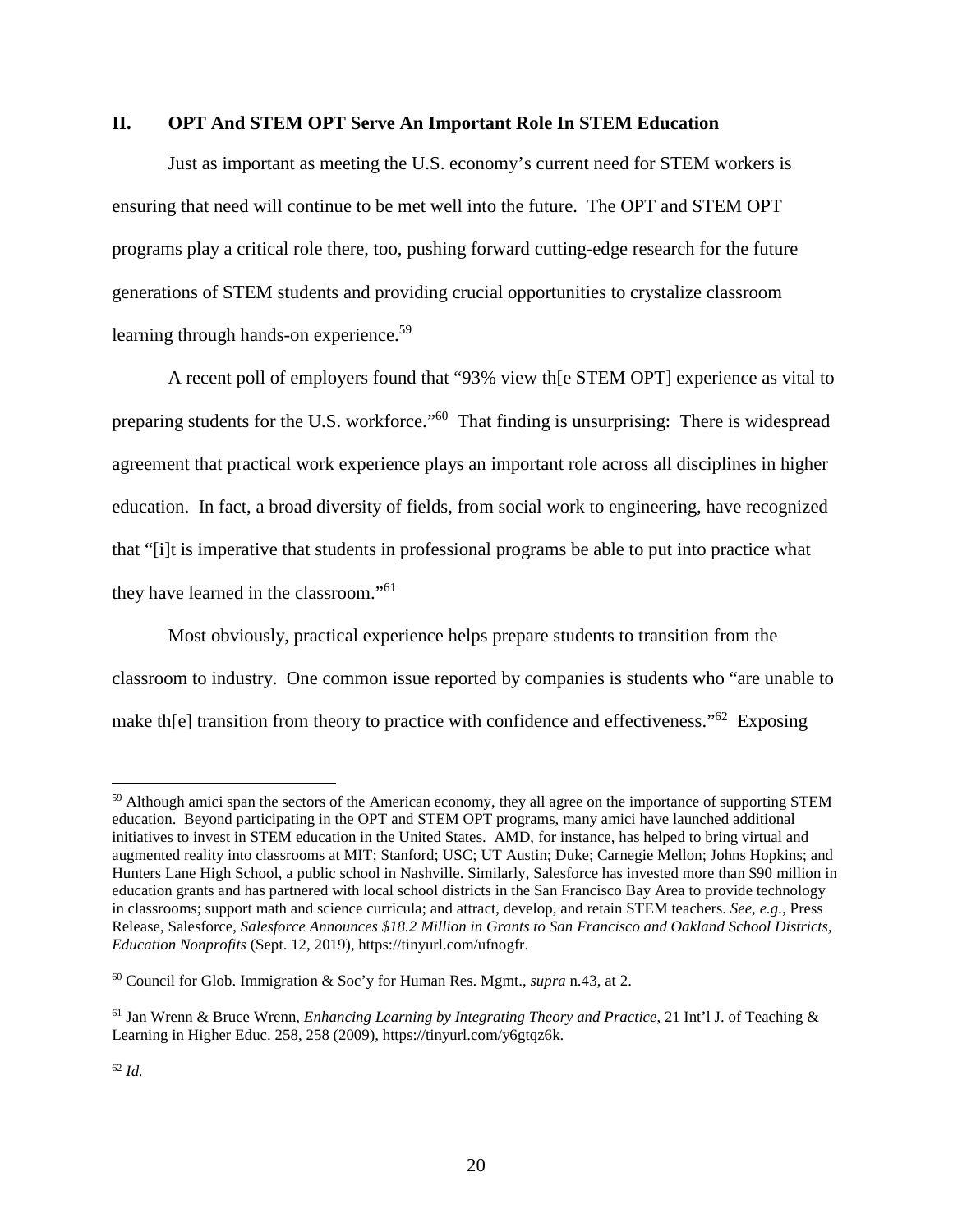students to real-world work experience can help address that problem by supplementing the usual theoretical coursework and "prepar[ing] workers to become professional practitioners in their chosen field."<sup>63</sup>

The benefits of practical training, however, go far beyond just creating more effective workers for industry. Even from a purely academic perspective, hands-on work has tangible benefits. In addition to "enhanc[ing] … work readiness," the combination of practical experience and classroom theory has been shown to increase students' "self-efficiency" and "reflexive capabilities."<sup>64</sup> For that reason, higher-education "[i]nstitutions are placing increased emphasis on facilitating the integration of theory and practical work experience" through "work placements, internships, and practicum."<sup>65</sup>

Those universities are also looking for applicants who have practical experience in their chosen field. Berkeley, for instance, emphasizes that its graduate programs are interested in candidates with "[w]ork experience, especially … [involving] responsibility for testing, designing, [or] researching," particularly "in an area similar to what [the student] wish[es] to study in graduate school."<sup>66</sup> Stanford, too, explains to students applying to its mechanical engineering graduate program that an important criterion in the admissions decision is "demonstrated engagement in mechanical engineering or other technical fields through work

<sup>65</sup> *Id.*

<sup>63</sup> *Id.*

<sup>64</sup> Ly Thi Tran & Sri Soejatminah, *Integration of Work Experience and Learning for International Students: From Harmony to Inequality*, 21 J. of Studies in Int'l Educ. 261, 262 (2017), https://tinyurl.com/y2ebk8c2.

<sup>66</sup> Univ. of Cal. Berkeley, Berkeley Graduate Division Admissions, *Writing the Statement of Purpose*, https://tinyurl.com/yxbtoaed (last visited Nov. 21, 2019).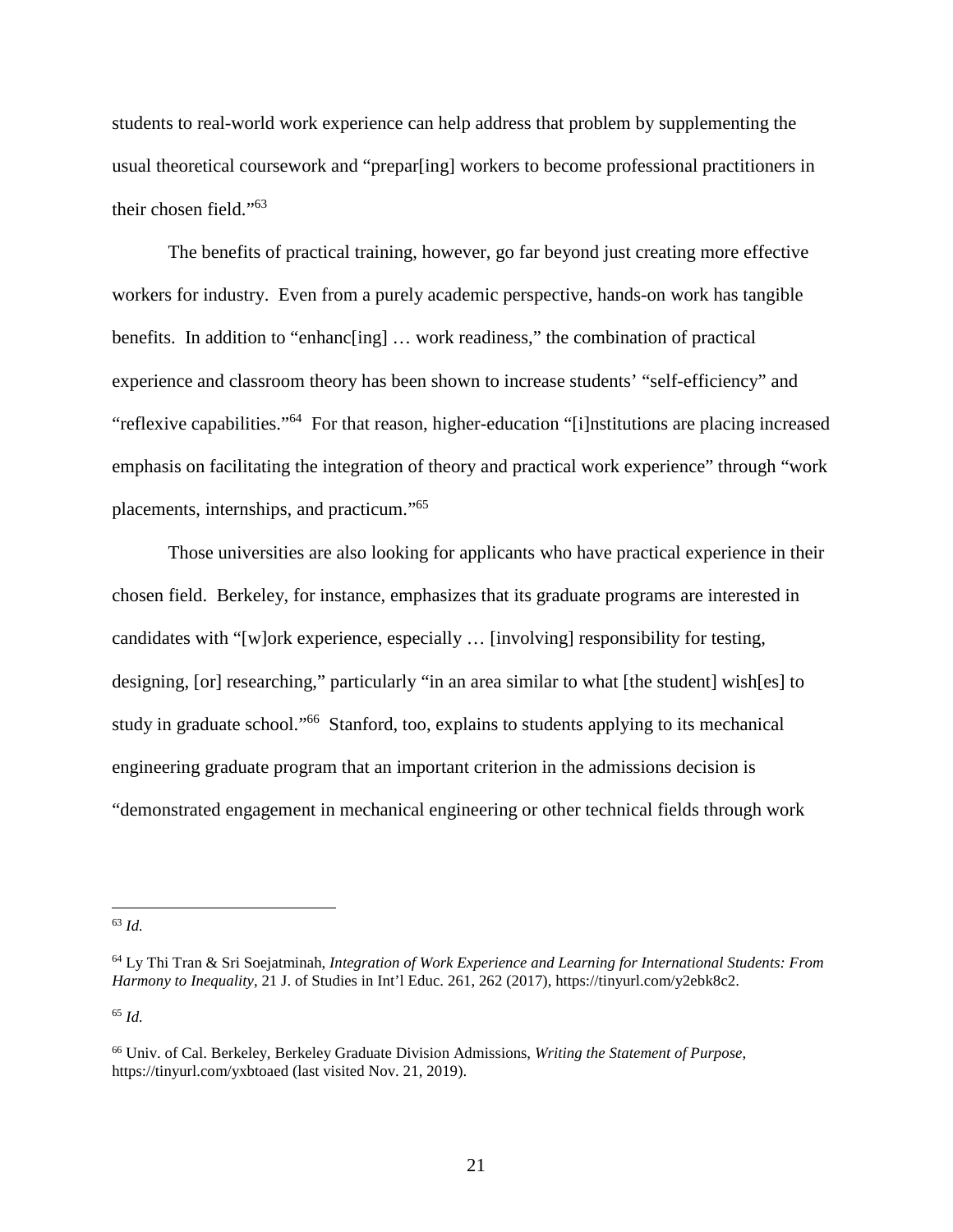experience."<sup>67</sup> Harvard Business School goes further and treats work experience as not just a factor, but a requirement for admission: Because its "MBA Program is designed for students who have full-time work experience before matriculation," those who apply without such experience are offered, at best, a "'deferred admission,' i.e. an offer of admission to a future class conditional upon acquiring full-time work experience."<sup>68</sup>

The benefits of such practical experience abound and are especially pronounced in the STEM fields. Research from the University of Chicago has demonstrated that "[s]tudents who physically experience scientific concepts understand them more deeply and score better on science tests."<sup>69</sup> Additionally, "[d]ata show<sup>[]</sup> that through hands-on instruction<sup>[]</sup>, students in the STEM study environment achieved and acquired new vocabulary and mathematical concepts and understandings.<sup>70</sup> And a report prepared for the National Academy of Sciences concluded that "[p]ractical work" helps to "develop[] students' scientific knowledge" and is thus "an essential component of science teaching and learning."<sup>71</sup>

Practical work experience also helps ensure that STEM students are learning about the latest developments in their fields. As a study by the National University Continuing Education Association found, "Over half the technical knowledge or skill of engineers becomes obsolete in

<sup>67</sup> Stanford Mechanical Engineering, *Coterm Admissions*, https://tinyurl.com/y4cow9f5 (last visited Nov. 21, 2019).

<sup>68</sup> Harvard Business School, *Find Answers*, https://tinyurl.com/y2strldd (last visited Nov. 21, 2019).

<sup>69</sup> Jann Ingmire, *Learning by Doing Helps Students Perform Better in Science*, UChicago News (Apr. 29, 2015), https://tinyurl.com/y4ka6t5r.

<sup>70</sup> John Kyere, *Effectiveness of Hands-on Pedagogy in STEM Education* 41 (2016), https://tinyurl.com/v8yfbb9.

<sup>71</sup> Robin Millar, *The Role of Practical Work in the Teaching and Learning of Science* 20 (2004), https://tinyurl.com/y38vwgxr.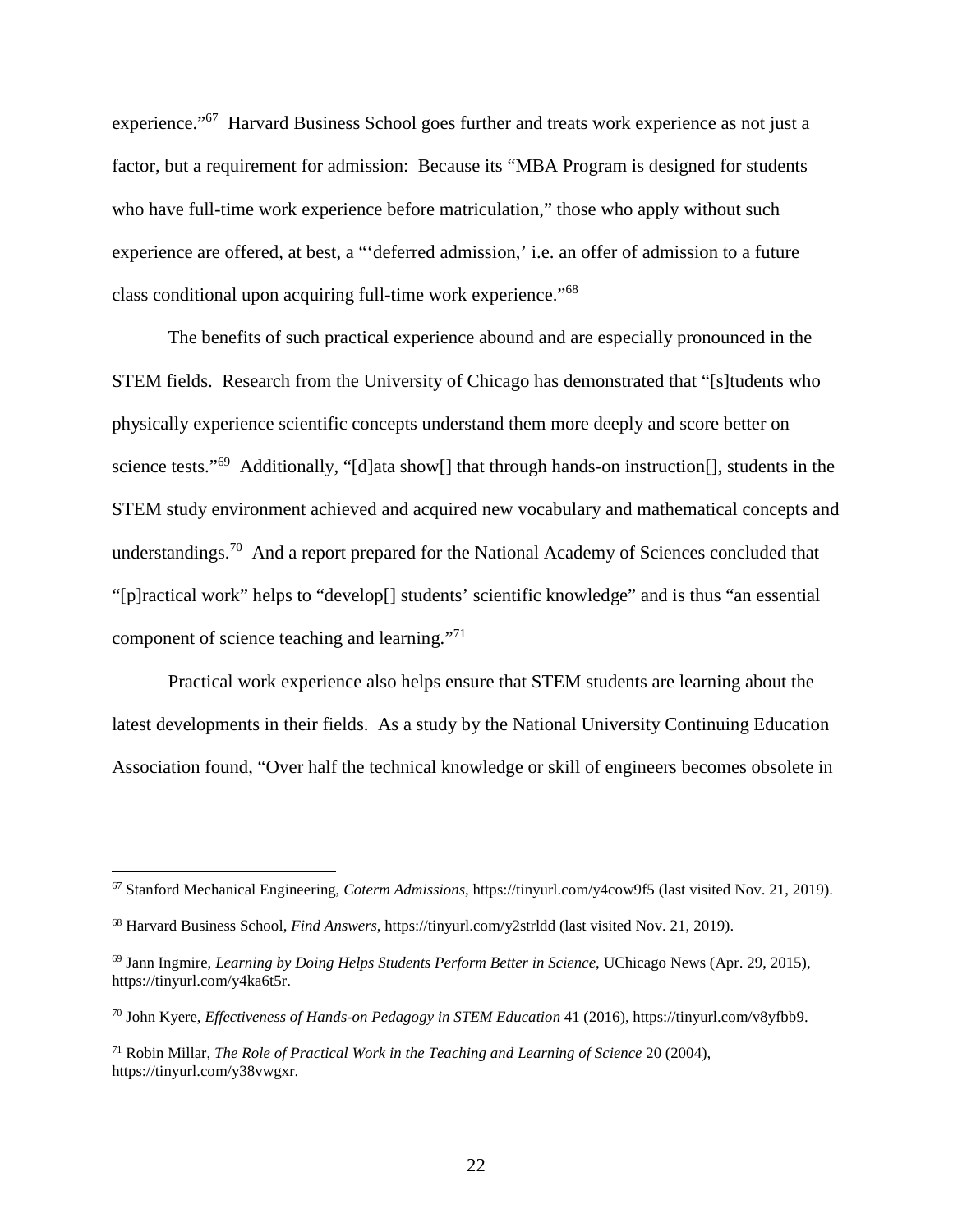two to seven years."<sup>72</sup> That means that professors' knowledge can soon become outdated, and so, without some mechanism for continually updating it, the information they pass on to their students will quickly fail to reflect the cutting edge. Indeed, a study by the National Research Council found that university engineering curricula often do "not reflect the modern design practices used in most competitive companies," because faculty members "are rarely aware of the most recent design techniques."<sup>73</sup> "Connections to industry" can address that problem, by keeping faculty members up to date on the latest developments, and thus "are vital for a [university] program to remain an industry leader. $\frac{1}{74}$ ]

Additionally, hands-on STEM experience in general—and the STEM OPT program in particular—can play a significant role in advancing the cutting edge of academic research. Of the top 200 employers of STEM OPT participants, 65 are major research universities, including MIT, Stanford, Harvard, Columbia, Berkeley, and Caltech.<sup>75</sup> That means that every year, thousands of F-1 visa holders take advantage of the STEM OPT program to spend extra time continuing the research that they began during their graduate studies—either their own research or that of a professor for whom they work as a research assistant or post-doc. Other students use their STEM OPT extensions to conduct research at prominent government research laboratories,

<sup>72</sup> Ahad S. Nasab & James H. Lorenz, *Merits of Faculty Internship in Industry—A Valuable Experience*, Proceedings of the 2003 Am. Soc. For Eng'g Educ. Annual Conference & Exposition 8.849.1, 8.849.1-.2 (2003), https://tinyurl.com/y5mbcr53 (citing Ernest T. Smerdon, *It Takes A Lifetime*, ASEE Prism, Dec. 1996, at 56).

<sup>73</sup> *Id.* at 8.849.2.

<sup>74</sup> Colin Gasper & John Lipinski, *Industry Experience: Enhancing a Professor's Ability to Effectively Teach in Higher Education*, 5 J. of Educ. & Hum. Development 63, 64 (2016).

<sup>75</sup> *See* U.S. Immigration & Customs Enforcement, *2017 Top 200 Employers for Science, Technology, Engineering and Mathematics (STEM) Optional Practical Training (OPT) Students*, https://tinyurl.com/y4dbbmc8 (last updated Sept. 12, 2019).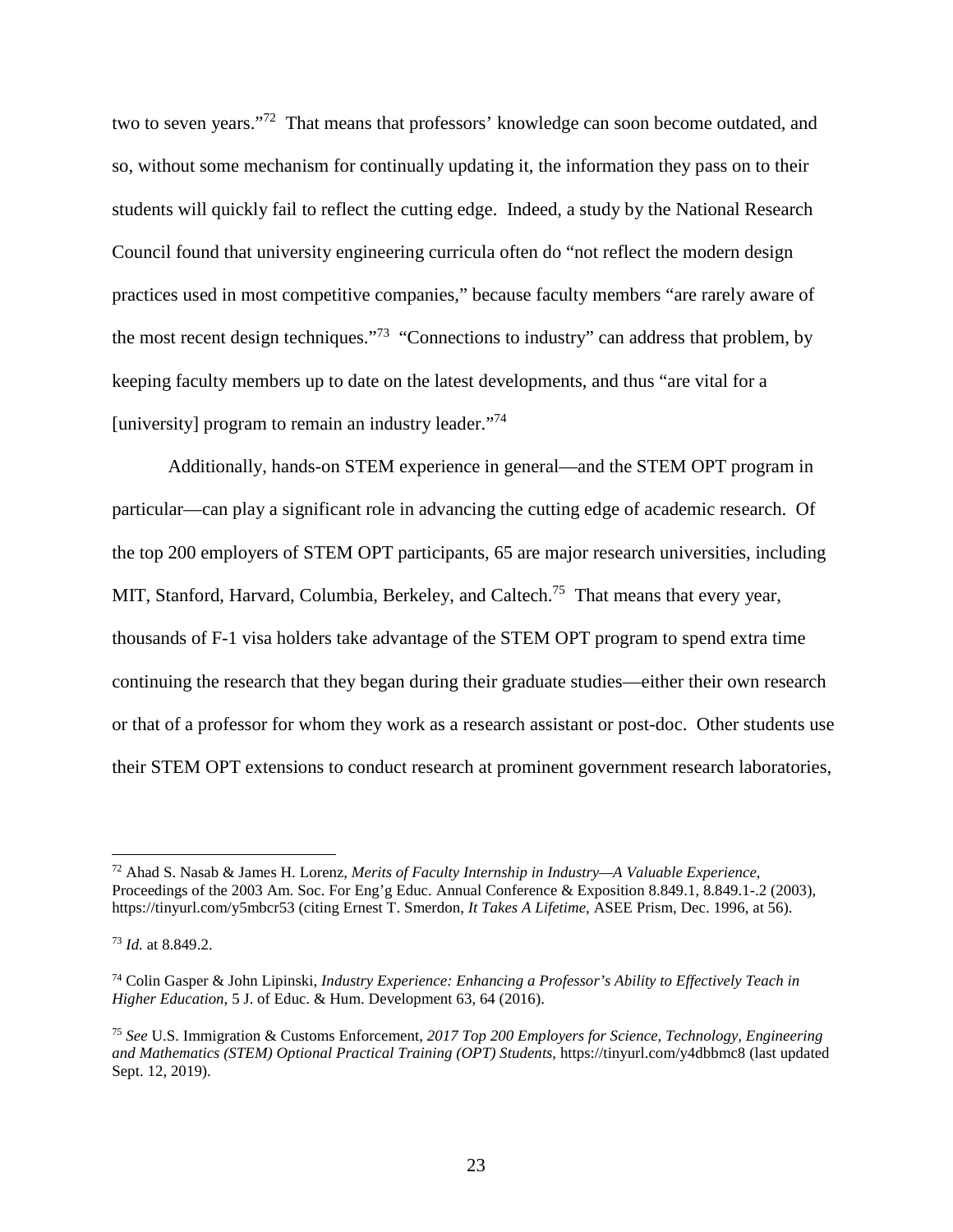including Lawrence Berkeley National Laboratory, Argonne National Laboratory, and Los Alamos National Laboratory—all among the top 200 STEM OPT employers as well.<sup>76</sup>

Practical experience has the additional benefit of encouraging students with an interest in STEM to stick with their passions. As mentioned above, at 14-16, one major contributor to the scarcity of STEM workers in the U.S. economy is that many of those who graduate with a STEM degree choose to pursue a career in a different field.<sup>77</sup> Studies of that phenomenon indicate that the "problem may be attributed to the fact that [although] schools have … offered STEM" curricula, they have done so "without the use of ... hands-on" experiences.<sup>78</sup> Research suggests that "[t]he use of more hands-on activities in the study of science and other related subjects could help increase the number of students entering and maintaining scientific careers, relieving the growing concern that North America is losing its leadership status in the international scientific community."<sup>79</sup> Simply stated: "Hands-on learning is one way to keep [students] interested in science," which in turn "increases the likelihood they will lean toward science based careers."<sup>80</sup>

The STEM OPT program thus provides a critical assist to classroom learning in training the next generations of STEM workers. It leads STEM students to cement the concepts they learned in their academic programs. It helps them make an eventual transition from academia to industry. And it makes them more likely to stick with STEM careers for the long haul.

<sup>78</sup> *Id.*

<sup>&</sup>lt;sup>76</sup> *Id.* Other major research-focused STEM OPT employers include the National Institutes of Health, Massachusetts General Hospital, and Brigham and Women's Hospital. *Id.*

<sup>77</sup> Kyere, *supra* n.70, at 33.

<sup>79</sup> *Id.* at 40 (citing Lesley F. Roberts & Richard J. Wassersug, *Does Doing Scientific Research in High School Correlate with Students Staying in Science?*, 39 Research in Sci. Educ. 251 (2009)).

<sup>80</sup> Joshua Zeluff, *Hands-on Learning and Problem Based Learning Are Critical Methods in Aiding Student Understanding of Alternative Energy Concepts* 9 (2011).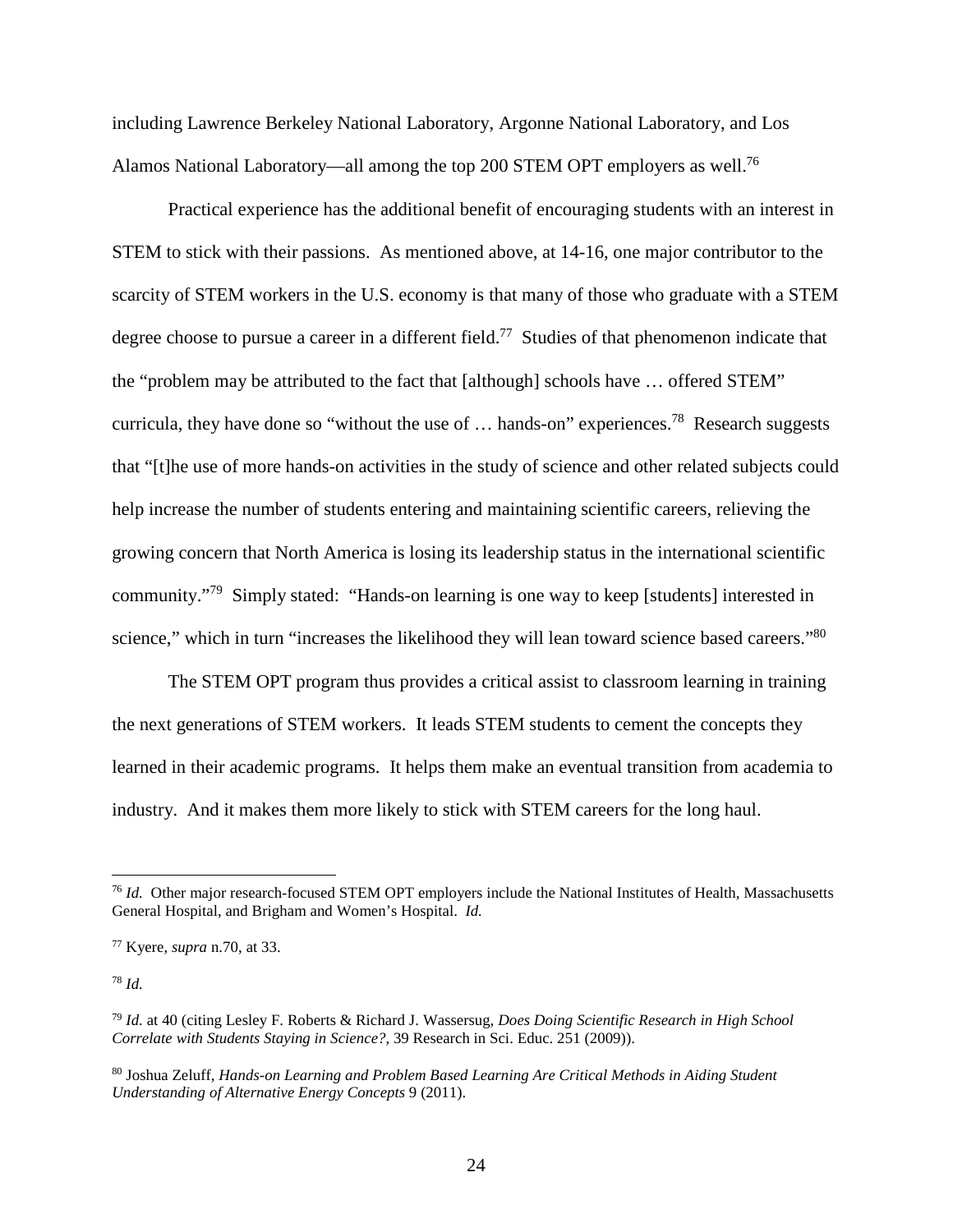### **CONCLUSION**

For the foregoing reasons, this Court should grant intervenors' motion for summary

judgment and dismiss WashTech's challenge to the OPT and STEM OPT programs.

Respectfully submitted,

*/s/Andrew D. Silverman*

Susannah Landes Weaver D.C. Bar Number # 1023021 DONAHUE, GOLDBERG, WEAVER & **LITTLETON** 1008 Pennsylvania Avenue SE Washington, DC 20003 Telephone: 202-569-3818 susannah@donahuegoldberg.com

Andrew D. Silverman D.C. Bar # 1013835 ORRICK, HERRINGTON & SUTCLIFFE LLP 51 West 52nd Street New York, NY 10019 Telephone: 212-506-5000 asilverman@orrick.com

*Counsel for Amici Curiae*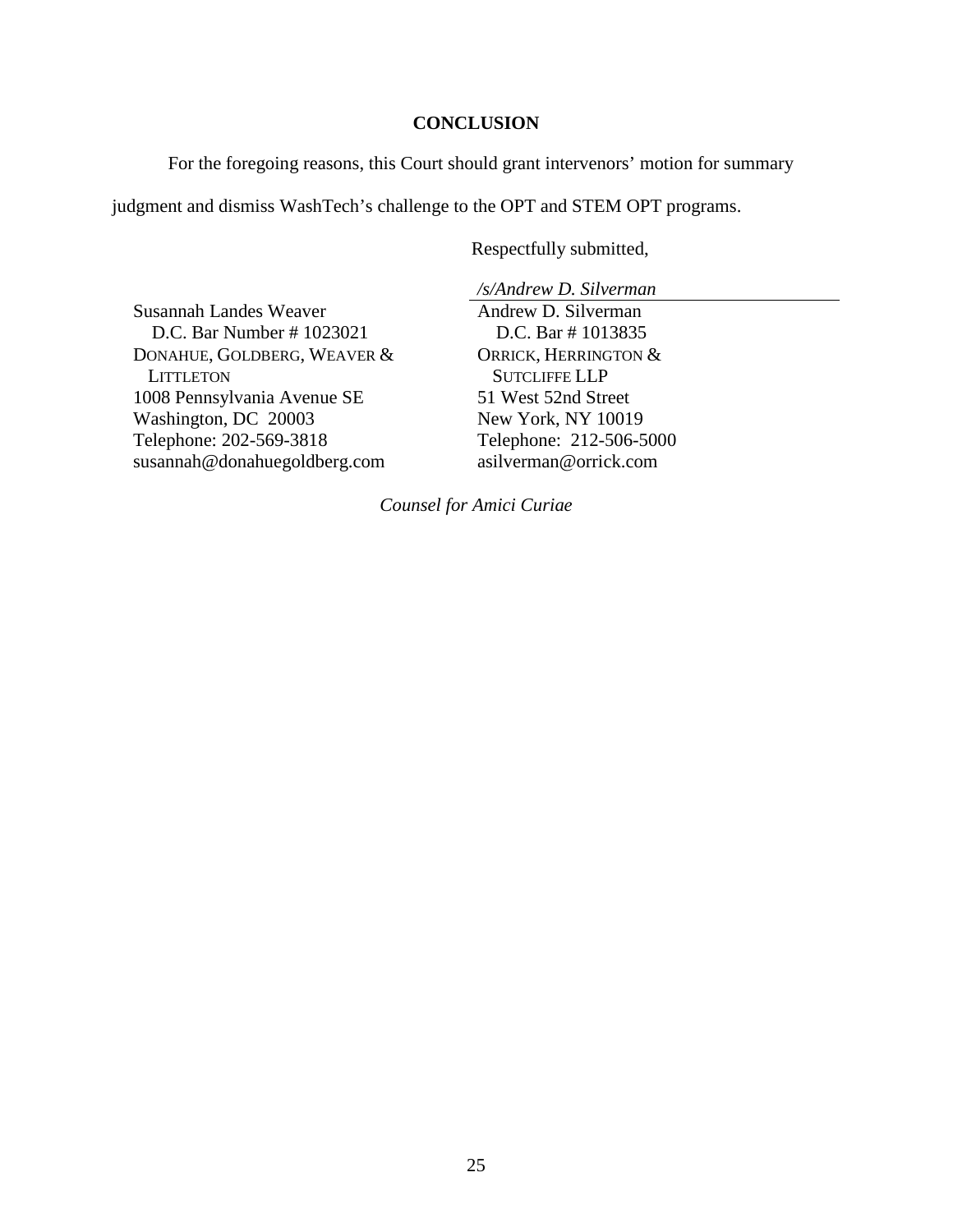## **CERTIFICATE OF SERVICE**

I hereby certify that I electronically filed the foregoing document with the Clerk of the Court using the CM/ECF system, which will send notification of such filing to all counsel of record.

Dated: November 25, 2019

*/s/Andrew D. Silverman* Andrew D. Silverman *Counsel for Amici Curiae*